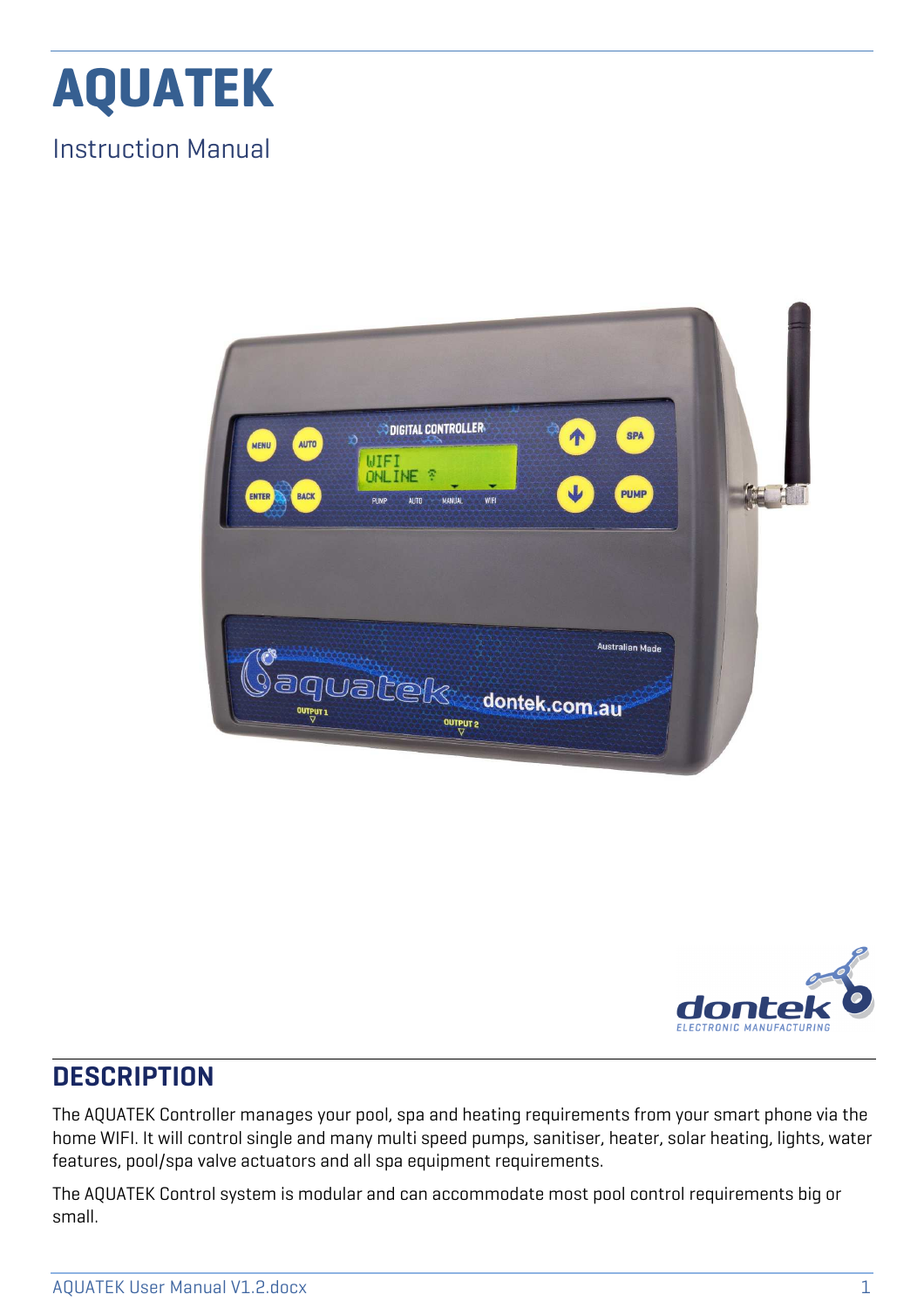#### **INSTALLATION INSTRUCTIONS**

THIS APPLIANCE IS NOT INTENDED FOR USE BY YOUNG CHILDREN OR INFIRM PERSONS WITHOUT SUPERVISION.  $\bigwedge$ PLEASE ENSURE THAT YOUNG CHILDREN ARE SUPERVISED TO ENSURE THEY DO NOT PLAY WITH THE APPLIANCE.

Ideally, as with all pool equipment, the controller should be installed out of direct weather.

| <b>CONTROLLER</b><br><b>MOUNTING</b>      | Find a suitable location to mount the control box.<br>The controller should be no closer than 3 metres from the water's edge, at a<br>minimum 600mm above ground level. The power cable is 1.8m long and should be<br>plugged directly into a general power outlet, not into an extension lead.<br>Fix the mounting bracket to a solid structure with the screw and wall plug kit<br>provided. Slide the controller on, locking it into place. Adjust the screws on the back<br>of unit to ensure a snug fit.<br>To remove unit, lift and gently pull away from mounting bracket.<br>Mount the pump and Sanitiser according to the manufacturer's instructions.                                                                                                                                                                                                                                                                                                                                                                                                                                                                                                                                                                                                                                                                                                                                                                                                                 |
|-------------------------------------------|---------------------------------------------------------------------------------------------------------------------------------------------------------------------------------------------------------------------------------------------------------------------------------------------------------------------------------------------------------------------------------------------------------------------------------------------------------------------------------------------------------------------------------------------------------------------------------------------------------------------------------------------------------------------------------------------------------------------------------------------------------------------------------------------------------------------------------------------------------------------------------------------------------------------------------------------------------------------------------------------------------------------------------------------------------------------------------------------------------------------------------------------------------------------------------------------------------------------------------------------------------------------------------------------------------------------------------------------------------------------------------------------------------------------------------------------------------------------------------|
| <b>POWER OUTPUT</b><br><b>CONNECTIONS</b> | The 240VAC Output Sockets are for equipment to be controlled via the AQUATEK<br>controller. Each socket can be assigned via the menu and/or app.<br>The maximum combined load for both sockets on the master controller, is 9.9 AMPS<br>at 2370W.                                                                                                                                                                                                                                                                                                                                                                                                                                                                                                                                                                                                                                                                                                                                                                                                                                                                                                                                                                                                                                                                                                                                                                                                                               |
| <b>HEATER</b><br><b>CONTROL</b>           | Set the heaters temperature limit to maximum [40°C]. The heaters internal control<br>will be interrupted, to turn off heating. The heater interlock cable connects to the<br>green socket marked INT which switches on [closes] the voltage free NO/C relay<br>contacts when the heater is to be turned on. The heater end of the interlock cable<br>connects in series with the heater's pressure/flow or fireman's switch. Contact the<br>heater manufacturer for the best location to connect to.<br>The heater interlock is for extra low-voltage (MAX 24V at 1Amp) switching only.<br>Note: If the heater's flow or pressure switch circuit is 240Vac, an external relay<br>[KIT10] which can be purchased separately, is to be <b>connected by a licensed</b><br>electrician.<br>If the heat pump/qas heater is equipped with a "Demand Heat" function, the heater<br>interlock cable will be connected into the socket labelled as "Pump Call". The<br>controller will over-ride the filter pump when flow is called for by the heat pump<br>which monitors the temperature within its own defined run times. Connect the<br>heater cable from the controller output to the heater's connection point. Check with<br>heater manufacturer for correct interlocking procedure.<br>Note: If the heater's flow or pressure switch circuit is 240Vac, an external relay<br>[KIT11] which can be purchased separately, is to be <b>connected by a licensed</b><br>electrician. |
| <b>VALVES</b>                             | The AQUATEK has 4 valve actuator sockets for the controlling of solar heating, water<br>features, pool/spa water flow, and In Floor cleaning.<br><b>Note:</b> If wiring your own supplied valve, ensure the wires are as follows: (from left to<br>right) White, Red then Black. The red and white are for direction control and black is<br>the common. Ensure the switch on the valve actuator is switched to an ON position.<br>Refer the valve instructions for mounting requirements, cam adjustments etc.<br>Maximum power for the VALVE output is 24VA.                                                                                                                                                                                                                                                                                                                                                                                                                                                                                                                                                                                                                                                                                                                                                                                                                                                                                                                  |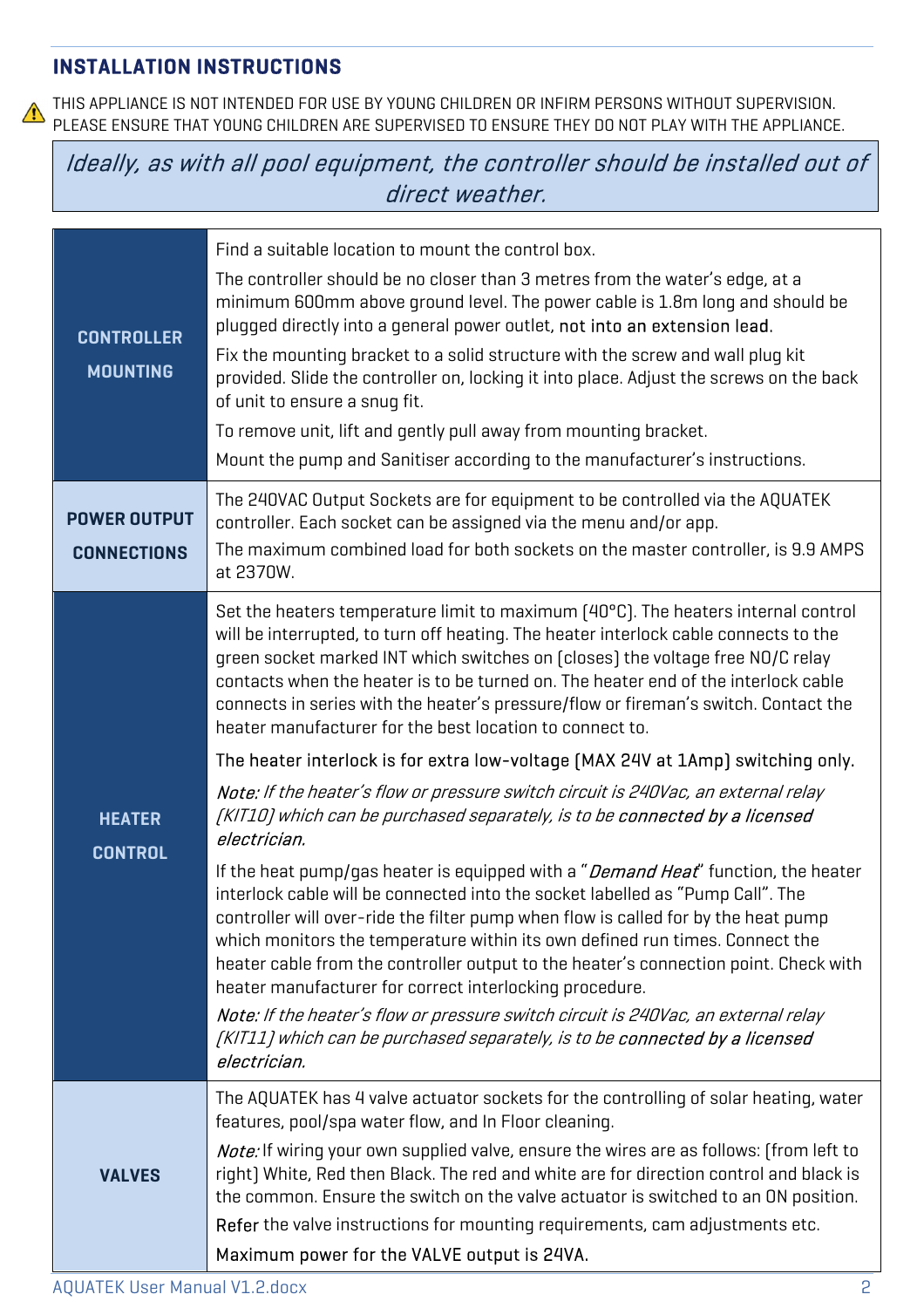#### **SENSORS**

| <b>POOL SENSOR</b>   | The pool sensor (Part No. TSO2P) must be fitted into the heating circuit, upstream of<br>the heater and preferably in a position out of direct sunlight.                                                                                                                                                                                                                                                                                    |
|----------------------|---------------------------------------------------------------------------------------------------------------------------------------------------------------------------------------------------------------------------------------------------------------------------------------------------------------------------------------------------------------------------------------------------------------------------------------------|
|                      | It is recommended that a 14.5mm hole be drilled in the side of the PVC pipe (not the<br>top of the pipe where water will collect), this can be carried out using a Dontek PD01<br>grinding drill or a small pilot hole can be drilled with a 14.0mm drill-bit used spinning<br>in a counter clockwise direction to minimize the chance of shattering pipe. Insert the<br>grommet into the pipe and gently push in the sensor barb.          |
|                      | Ideally ~30cm of the cable from the sensor should be tied to the shaded side of the<br>pipe to prevent extreme ambient conditions leeching into the sensor via the copper<br>in the cable.                                                                                                                                                                                                                                                  |
|                      | The blue sensor plug is to be fitted to either Sensor 1 or 2 port located beneath the<br>controller.                                                                                                                                                                                                                                                                                                                                        |
| <b>ROOF SENSOR</b>   | If a roof sensor (Part No. TSO1P, purchased separately) is installed, it must be fitted<br>into a small piece of collector material away from the main collector but on the same<br>aspect, preferably no more than 50cm from the roof gutter (for ease of sensor<br>replacement). If required, the roof sensor can be on a different roof as the solar<br>collector as long as the alignment to the sun is similar to the solar collector. |
|                      | For encapsulated collector panels use the manufacturer's instructions for roof<br>sensor placement. The red sensor plug is to be fitted to either Sensor 1 or 2 port<br>located beneath the controller.                                                                                                                                                                                                                                     |
| <b>SENSOR NOTES:</b> | All excess cable must be removed; coils of cable are not permitted under any<br>circumstances and must not be tied to 240V wiring. If the cable is to be extended<br>with non-genuine cable a size of 14/020 should be used.                                                                                                                                                                                                                |
|                      | Note: Any cable joins should be soldered. Heat shrink is to be used over soldered<br>joints to eliminate moisture ingress.                                                                                                                                                                                                                                                                                                                  |

#### **EXPANSION UNITS**

The AQUATEK has the capacity to have an additional 2 expansion units connected to it. Each Expansion Unit has an additional 3, 240VAC Output sockets that are controlled via the AQUATEK controller. Up to an additional 6 power sockets can be utilised and controlled by the AQUATEK master controller. The Expansion Units are rated at either 10Amps or 15Amps. All 3 sockets of the Expansion Unit are rated the same. 3 sockets at 10Amps or 3 sockets at 15Amps.

|                                           | Ideally, as with all pool equipment, the Expansion Unit/s should be installed out<br>of direct weather.                                                                 |
|-------------------------------------------|-------------------------------------------------------------------------------------------------------------------------------------------------------------------------|
| <b>EXPANSION UNIT</b><br><b>MOUNTING</b>  | Find a suitable location to mount the Expansion Unit/s, no closer than 3 metres from<br>the water's edge, at a minimum 600mm above ground.                              |
|                                           | The power cable is 1.8m long and should be plugged directly into a general power<br>outlet, not into an extension lead.                                                 |
|                                           | Mount as per main controller.                                                                                                                                           |
| <b>POWER OUTPUT</b><br><b>CONNECTIONS</b> | The 240VAC Output Sockets are for equipment to be controlled via the AQUATEK.<br>Each socket can be assigned via the menu and/or app.                                   |
|                                           | The maximum combined load for all three sockets of the module is either, 9.9 Amps /<br>2370 Watts, or, 14.9 Amps / 3570 Watts. Please refer to the unit's rating label. |
|                                           | The 15Amp rated expansion unit must be plugged into a 15Amp rated GPO.                                                                                                  |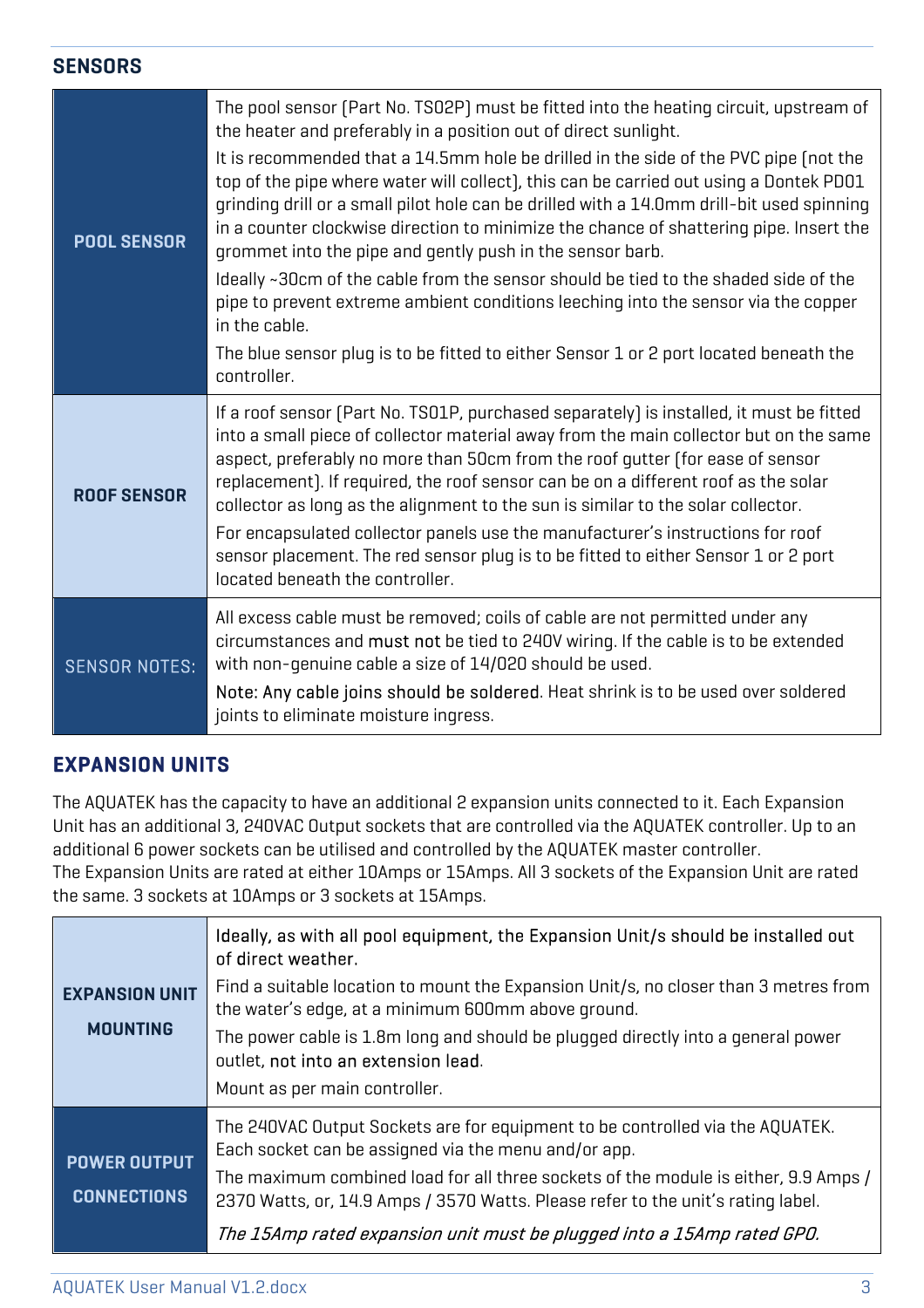#### **INSTALLATION DIAGRAMS**

The AQUATEK'S Master Controller and an Expansion Unit.



If Expansion Unit 1, the connection cable from the master controller will plug in here. If Expansion Unit 2, the connection cable runs from here to Expansion unit 1 EXP OUT.

If Expansion Unit 1, the connection cable to Expansion Unit 2 EXP IN will plug in here. It will be unused if there is no Expansion Unit 2. If Expansion unit 2 connection port is unused.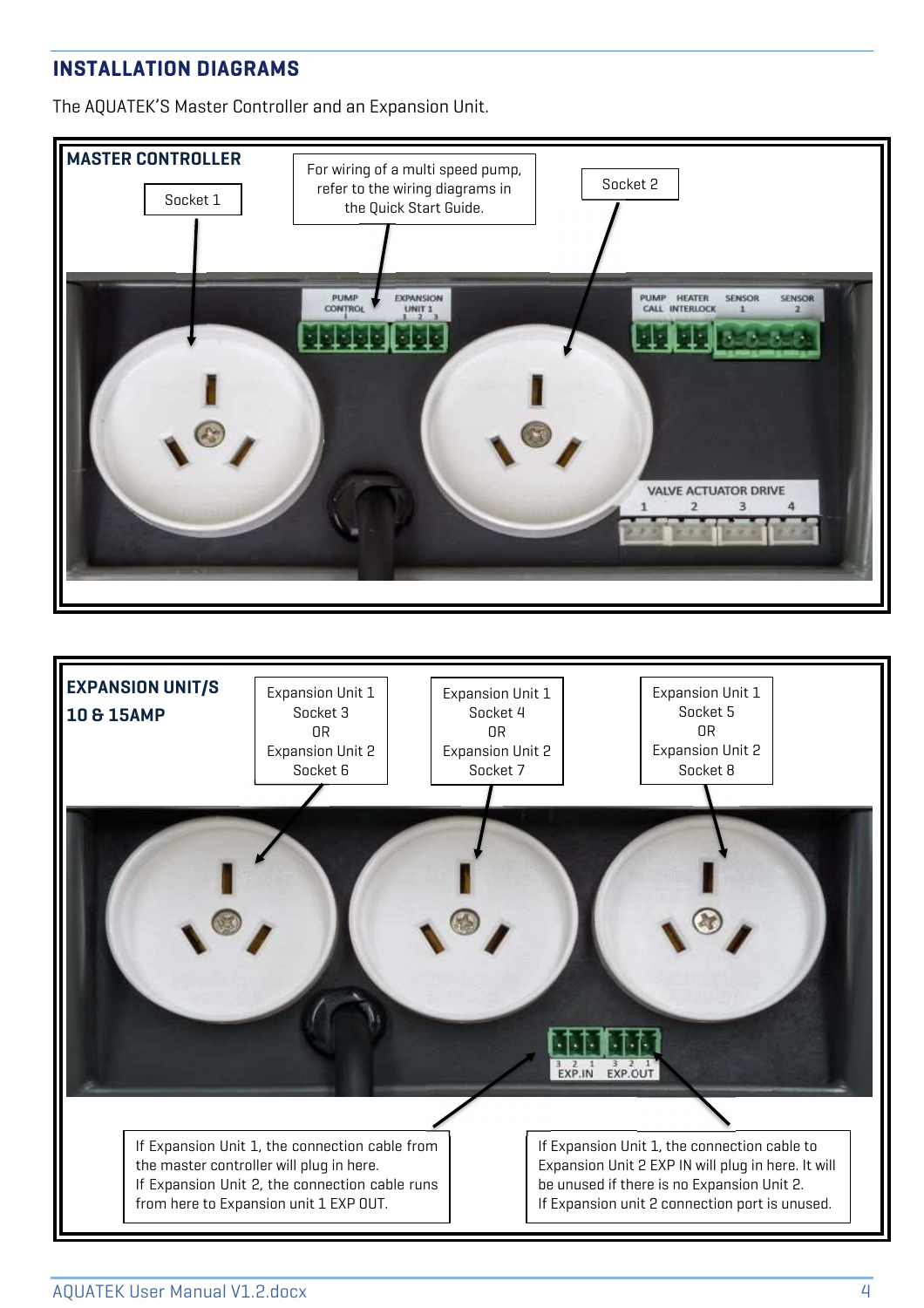#### **5 PIN PUMP CONNECTION PLUG**

– THERALUX – RELTECH - SPECK - HENDEN





- RELTECH 485 P - <u>RELIT COLLE</u><br>- DASIS V SERIES - PENTAIR ENVIROMAX 1500





– THERALUX - RELTECH - SPECK - HENDEN Yellow Wire Green Wire Brown Wire Red Wire Black Wire – THERALUX 485 - HAYWARD 485 Black Wire | Yellow Wire | Green Wire | Red Wire | Brown Wire – PENTAIR VS/F | None | Green Wire | Yellow Wire | None | None – DAB None Brown Wire Black Wire None Red Wire – INSNRG (SUPPLIED BY INSNRG) None White/Orange<br>Stripe Wire Orange Wire | None | None – INSNRG (CAT5 CABLE) None Brown/Brown Stripe Wire Brown Wire None None - RELTECH 485 P - SUNLOVER OASIS V SERIES Green Wire Brown Wire Black Wire Yellow Wire Red Wire - PENTAIR ENVIROMAX 1500 Brown Wire | Orange Wire | Yellow Wire | Green Wire | Red Wire

– THERALUX 485 **-** HAYWARD 485 – PENTAIR VS/F



– DAB – INSNRG (SUPPLIED BY INSNRG) – INSNRG (CAT5 CABLE)





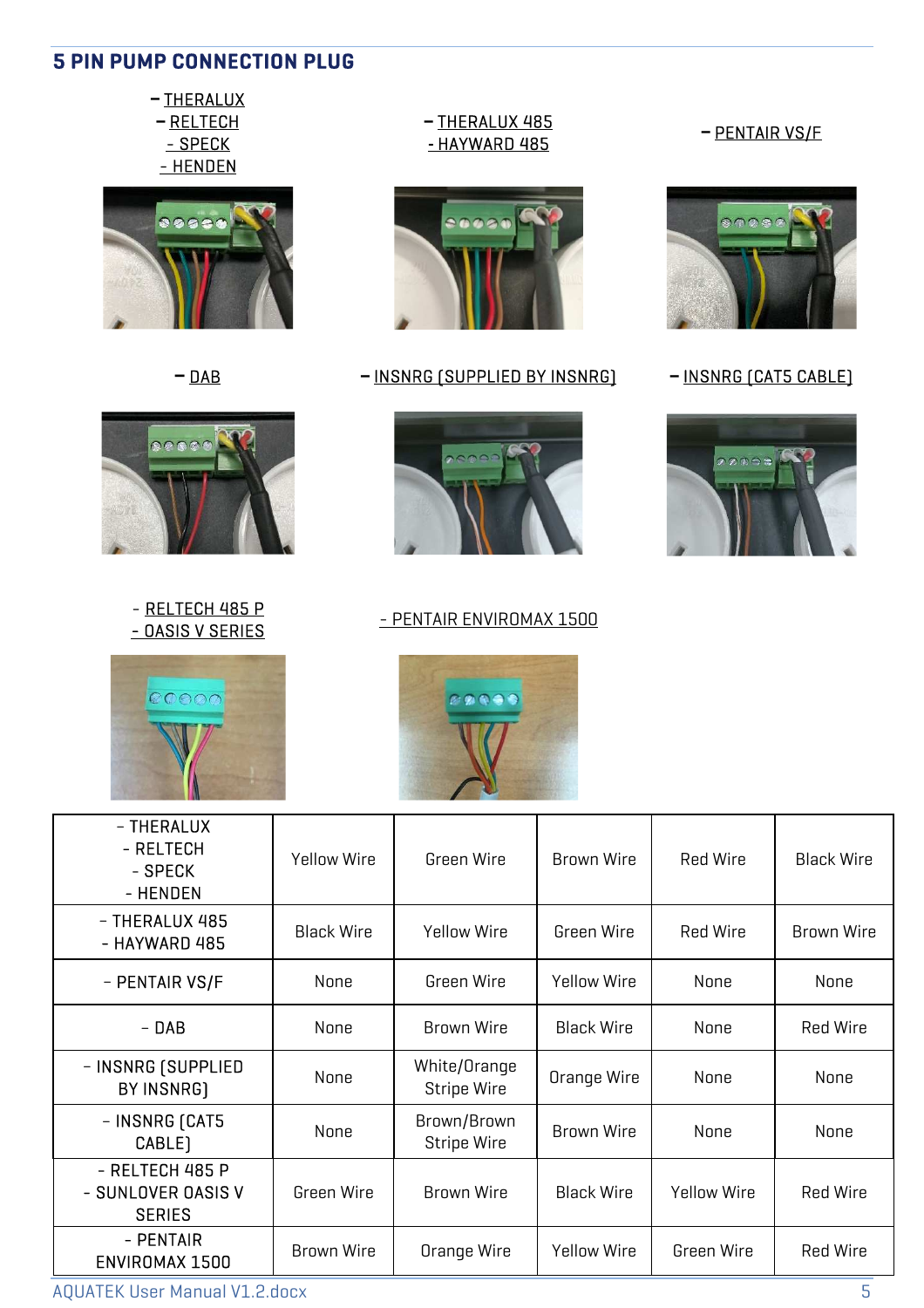# **PUMP PRIMING & CONNECTION**

### Reltech P (485) / Oasis V Series

### Turning Off Priming

- a) Quickly press the 'stop' button three times.
- b) The display will show 'P Of' when priming is turned off.

### Turning On 485 Communication

- a) Hold the 'stop' button for 10 secs.
- b) The display will show e.g. 'P 5' (to select priming time in minutes). Press 'set' button to move to next.
- c) The display will show e.g. '2400' (to select priming speed in RPM). Press 'set' button to move to next.
- d) The display will show 'Rb Of'. Press Up or Down button to change to 'Rb On'. Press 'set' button to confirm.
- e) When communication with Aquatek is successful, the display will show '- - -'.

## Pentair enviroMAX 1500

### Turning Off Priming

- a) Press the 'Start / Stop' button to start the pump.
- b) The display will alternate between 'Pri' and '2800' and '04:59' to show priming at 2800 RPM for 5mins.
- c) Press the '–' to turn the priming speed down; when it reaches below 1700, priming is turned off.
- d) The display will then alternate between 'Pri' and 'Off'.

Note: External control must be off.

#### Turning On External Control

- a) Stop the pump by pressing the 'Start / Stop' button.
- b) Hold the 'Start / Stop' button for ~5 seconds.
- c) The light next to 'Ext. Control Only' will be lighted green.
- d) Press the 'Start / Stop' button.
- e) The light next to 'Start / Stop' will be lighted green.

## Pentair VS/F

### Turning Off Priming

- a) Disconnect the RS-485 communication cable from the pump.
- b) On the pump control module, press **Menu** and use the **Arrow** buttons to scroll and select "Priming".
- c) Use the **Arrow** buttons to select "Disabled", then press the **Back** button to exit the menu.
- d) Re-install the communication cable to the pump.

### Turning On External Control

- a) Press the Menu button, use the Up or Down arrow to scroll to Ext Ctrl and press Select.
- b) "Program 1" will be displayed and press Select to enter.
- c) "Operation Mode" will be displayed, press Select and use the Up or Down buttons to choose between "Enabled" or "Pump Off", press **Save**. *Note:* the program must be enabled to proceed further into the menu.
- d) Use the Up or Down arrow to scroll to "Set Type" and press Select.
- e) Use the Up or Down arrow to choose between "Speed" or "Flow" settings and press Save.
- f) Use the Up or Down arrow to scroll to "Set Speed/Flow" (depending on what was chosen in the previous step), press Select and then use the Up & Down arrows to adjust the speed/flow settings to what is required & press Save.
- g) There is no need to set a "Stop Delay" so press the Save button to save your settings and then press Back. This will allow you to set "Program 2".
- h) Use the Up or Down arrow to scroll to "Program 2" and repeat steps b) to q) for programs 2 to 4.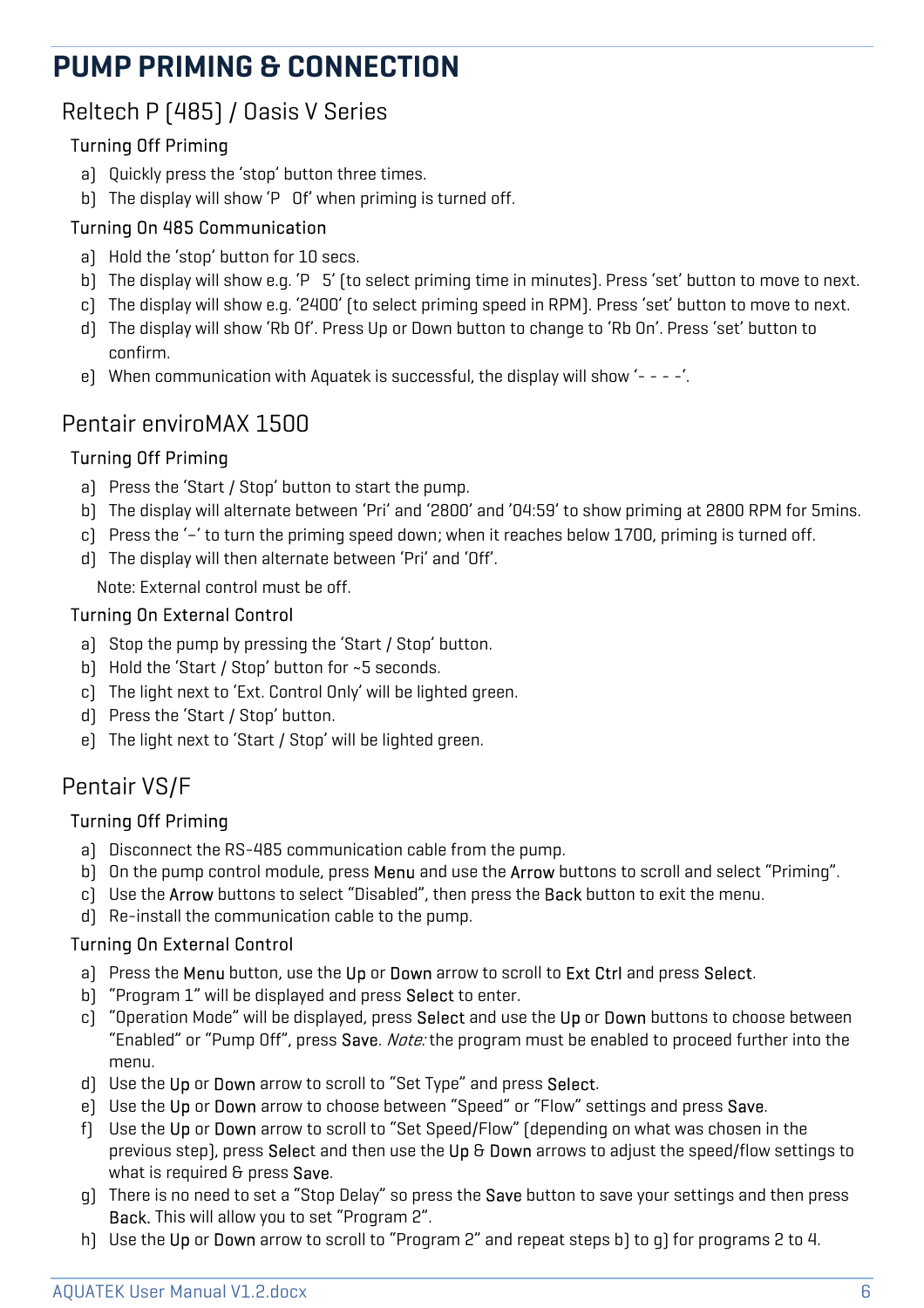### Hayward 485 / Theralux 485

Note: Theralux pump will be supplied with 485 communication already enabled. If it isn't, follow the steps below.

#### Turning Off Priming

a) Priming is automatically taken off when the below connection process (4.2) is done.

#### Turning On 485 Communication

- a) Hold stop, press speed 2 to show "LOW".
- b) Press speed 1 until the screen shows "IO".
- c) Press speed 2 to show "485".
- d) Press stop to save settings.

Once there is control over the pump, the pump will show "NBUS".

### Insnrg 1100

#### Turning Off Priming

- a) Press Enter, scroll to Priming.
- b) Set Minutes to 0.

#### Turning On External Control

a) Connect the pump control cable between the pump and the Aquatek controller and control is automatically instated.

### Reltech/Theralux/Speck/Henden (with Fasco Motor)

#### Turning Off Priming

- a) Disconnect the pump communication cable from the pump.
- b) Press and hold the Stop button for 10 seconds to remove the priming function.
- c) If required, adjust pump speeds (as per manufacturer's instructions) to suit then save prior to reconnecting the communication cable.

### a) DAB E.Swim

#### Turning Off Priming

- a) Scroll to select the Settings Wheel [@]Press Enter.
- b) Scroll to Priming and press Enter.
- c) Change Enable to NO.

#### Turning On External Control

- b) Scroll to select the Settings Wheel  $\{\hat{\otimes}\}$ . Press Enter.
- c) Scroll to External Control and press Enter.
- d) Scroll to Settings and press Enter.
- e) Change config to ENABLE.
- f) Change source speed to 4-20mA.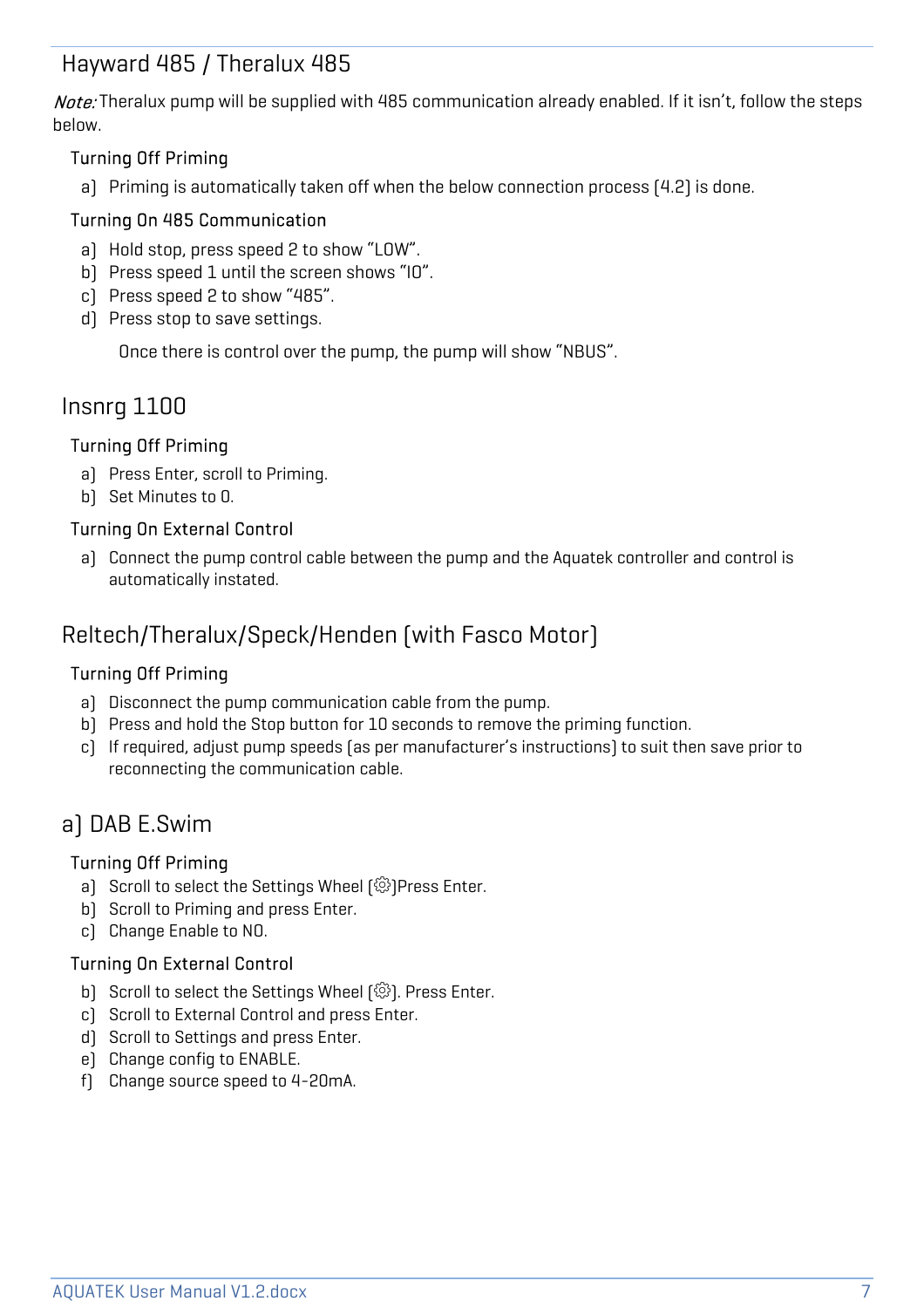#### **OPERATING INSTRUCTIONS**

#### **LCD SCREEN**

In Automatic (Pool) mode the LCD screen displays; the time of day, what time the current filtration cycle will finish/start at, if more than one filtration cycle is set, then the start time of the next filtration cycle is displayed, current pool and roof temperatures or any faults are displayed, current status of the pump (run/inactive), Heat Demand time (if active), and whether the WIFI is active or disabled.

In Spa mode the LCD screen will display; the time of day, SPA MODE on, pool temperature or sensor fault, Temperature – both current temperature and set temperature of the spa, pump status, and WIFI status.

#### **LCD INDICATORS**

There are arrow icons on the LCD screen that point to text on the label.

#### **CONTROLLER BUTTONS**

| <b>AUTO</b>          | Pressing the AUTO button will run the controller in automatic pool mode. If the AUTO<br>button is pressed while in the settings menu, the changed settings will be used but<br>not saved. If there is a power failure the controller will retrieve the previously saved<br>settings. On power-up the controller will start automatic pool operation.                                                                                  |  |
|----------------------|---------------------------------------------------------------------------------------------------------------------------------------------------------------------------------------------------------------------------------------------------------------------------------------------------------------------------------------------------------------------------------------------------------------------------------------|--|
| <b>BACK</b>          | Pressing the BACK button will allow you to go back to previous menu options.                                                                                                                                                                                                                                                                                                                                                          |  |
| <b>ENTER</b>         | Pressing the ENTER button will turn on the LCD backlight or,<br>Pressing the ENTER button will accept the currently displayed setting option.                                                                                                                                                                                                                                                                                         |  |
| <b>MENU</b>          | After pressing the MENU button, a range of options can be selected from and<br>changed.<br>The selectable options in the MENU are as follows:<br>1) FILTER TIMES<br>2) TEMPERATURE<br>3) CONTROL<br>4) TIMERS<br>5) LIGHTS<br>6) INSTALLER MENU                                                                                                                                                                                       |  |
| <b>UP &amp; DOWN</b> | The UP & DOWN buttons allow you to scroll through different functions and or settings<br>in the menus, as well as increasing or decreasing temperature settings.                                                                                                                                                                                                                                                                      |  |
| <b>SPA</b>           | The SPA button allows you to toggle between Pool and Spa modes.<br>Pressing the SPA button begins the process of heating the spa to the spa<br>temperature limit. The pool/spa valves will move to the spa and prime the pump if<br>required. Heating will occur to the displayed set temperature.<br>To return to automatic pool operations press the AUTO button or press the SPA button<br>to return to automatic pool operations. |  |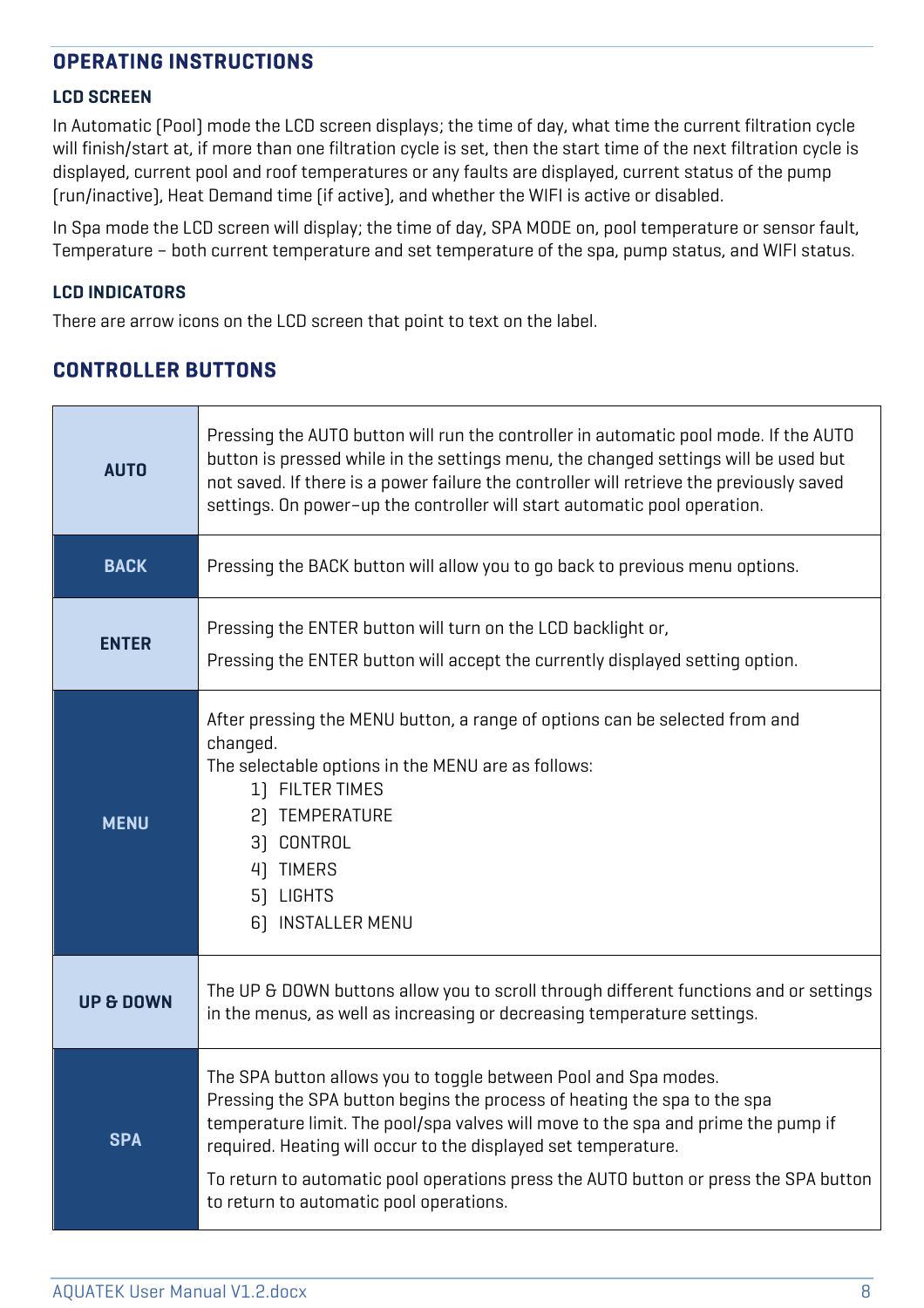|             | If at any time the PUMP button is pressed the pump is switched on and the following<br>will be displayed:<br><b>B MINS BACKWASH</b><br>ENDS IN XXXXXXX<br>This function is used for a system back wash, pool vacuuming, manually running the<br>system for a set amount of time, running the filtration system after adding<br>chemicals, etc. It can also be used to stop the pump from running (if maintenance is<br>required) for a set amount of time.<br>Use the Up/Down buttons to increase or decrease the amount of time that the pump<br>will run, or not run. The countdown timer lets you know how much time is left until the<br>manual function ends. |                                                                                                                                                                                                                                                         |
|-------------|--------------------------------------------------------------------------------------------------------------------------------------------------------------------------------------------------------------------------------------------------------------------------------------------------------------------------------------------------------------------------------------------------------------------------------------------------------------------------------------------------------------------------------------------------------------------------------------------------------------------------------------------------------------------|---------------------------------------------------------------------------------------------------------------------------------------------------------------------------------------------------------------------------------------------------------|
| <b>PUMP</b> | The timer amounts after the<br>3 minute backwash are:<br>PUMP ON: 30 MINS,<br>PUMP ON: 1HR,<br>PUMP ON: 2HR,<br>PUMP ON: 3HR,<br>PUMP ON: 5HR,<br>PUMP ON: 9HR,<br>PUMP ON: 10HR,<br>PUMP ON: 15HR,<br>PUMP ON: 20HR, and<br>PUMP ON: 24HR.<br>At any time during the count down, if you press the ENTER button, the timer will reset<br>to the selected time, and start again.<br>During the count down, if you press the PUMP button again, the controller will return<br>to automatic operation.                                                                                                                                                                | The timer amounts to stop the pump<br>are displayed as follows:<br>HOURS OFF: 01HR,<br>HOURS OFF: 02HR,<br>HOURS OFF: 03HR,<br>HOURS OFF: 05HR,<br>HOURS OFF: 09HR,<br>HOURS OFF: 10HR,<br>HOURS OFF: 15HR,<br>HOURS OFF: 20HR, and<br>HOURS OFF: 24HR. |

### **NOTE**

It is advisable to go into Installer Setup first and enter all equipment that will be utilised/allocated in the Menu functions.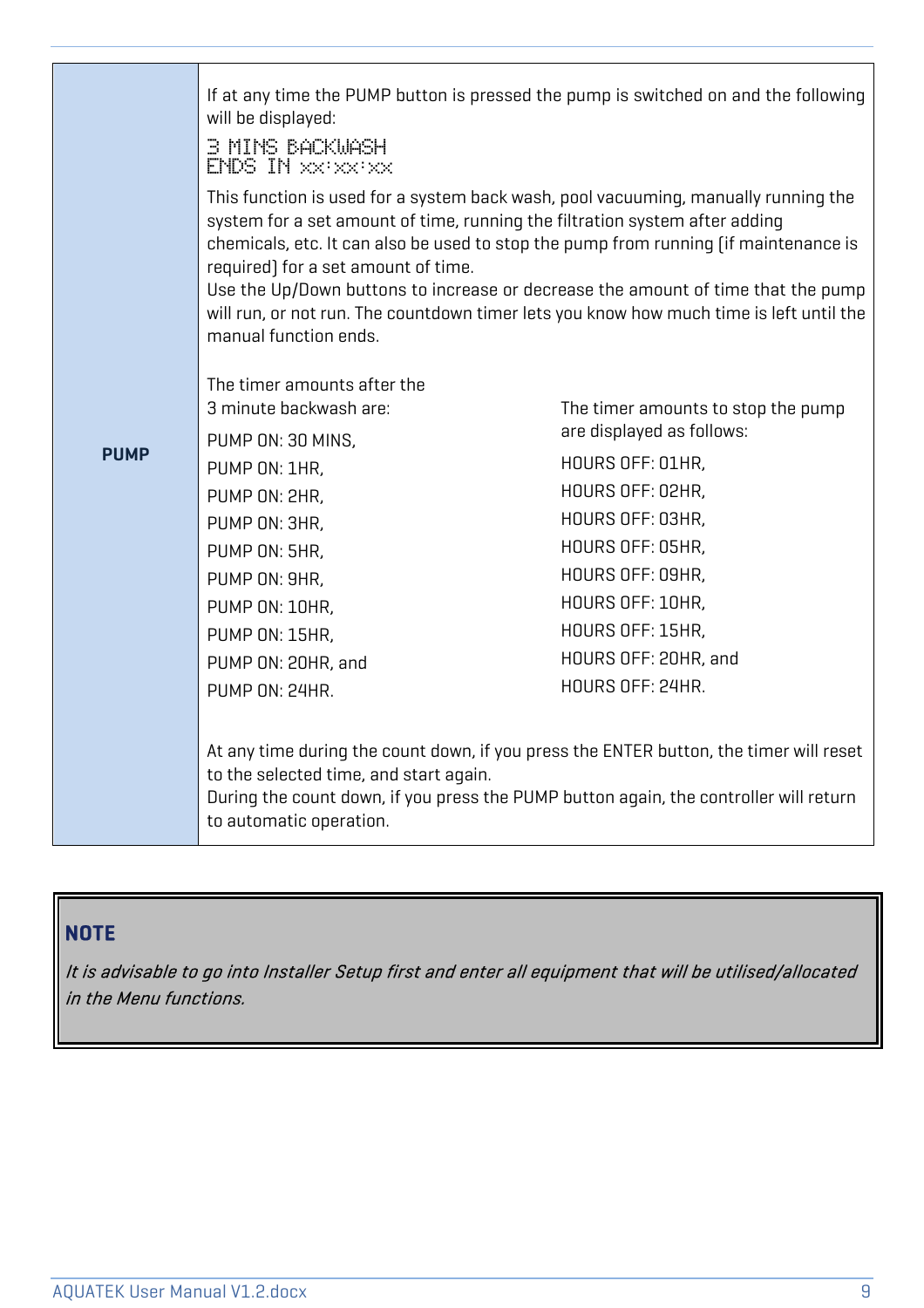#### **MENU**

The menu system can be navigated using the ↑ or ↓ buttons. All selectable and changeable values will be displayed on the LCD screen. Press the ENTER button to accept the currently displayed item.

All menu items are shown below:

- 1) FILTER TIMES
- 2) TEMPERATURE
- 3) CONTROL
- 4) TIMERS
- 5) LIGHTS
- 6) INSTALLER MENU

| 1.<br><b>FILTER TIMES</b> | <b>SANITISER</b><br>The Sanitiser must be set to operate 24hrs per day or manually On as the AQUATEK<br>controller will control the number of hours per day the system will operate. Refer to<br>the Sanitiser instructions for 24hr timer setup, dosing and mounting requirements.<br>You have the option to choose up to 4 different Filtration Times.<br>When you select the FILTER TIMES menu option, the screen will display:<br><b>FILTER</b><br><b>ON</b><br>TIME <sub>1</sub><br><b>OFF</b><br>When you select ON and press ENTER the screen will display:<br><b>FILTER</b><br>XX:XX<br>TIME 1 ON<br>XX:XX<br>Adjust the start time and end time for the required filter cycle. The circulation pump<br>will run between these times for filtration purposes.<br>Once you have set the first filter time, you will then be asked to select a pump speed |
|---------------------------|-----------------------------------------------------------------------------------------------------------------------------------------------------------------------------------------------------------------------------------------------------------------------------------------------------------------------------------------------------------------------------------------------------------------------------------------------------------------------------------------------------------------------------------------------------------------------------------------------------------------------------------------------------------------------------------------------------------------------------------------------------------------------------------------------------------------------------------------------------------------|
|                           | for the first filter cycle.<br>Note: This will only be displayed if you have installed a Multi Speed Pump through the<br>Installer Setup (6.2). You won't be asked for a pump speed if Single Speed pump was<br>selected in the Installer Setup [6.2].<br>This will be displayed as:<br>FILTER TIME 1                                                                                                                                                                                                                                                                                                                                                                                                                                                                                                                                                           |
|                           | SPEED 1, [2,3, or 4 can be selected, depending on pump].<br>Once you have selected a speed for the first Filter Cycle, the option for a second filter<br>cycle will be displayed:<br><b>FILTER</b><br>ON<br>TIME <sub>2</sub><br><b>OFF</b>                                                                                                                                                                                                                                                                                                                                                                                                                                                                                                                                                                                                                     |
|                           | Set and adjust as with Filter Time 1 or if not required then set the timer to OFF.<br>Repeat the above steps for Filter Time 3 and 4.<br>Note: You can run different pump speeds in the separate filter times.<br>Filter cycle 1 may run at speed 4, filter cycle at speed 2, filter cycle 3 at speed<br>$\bullet$<br>1, and filter cycle 4 at speed 4.<br>For example:<br>Filter Time 1: 8.00 - 9.00 at speed 4.<br>Filter Time 2: 9.00 - 15.00 at speed 2.                                                                                                                                                                                                                                                                                                                                                                                                    |

Filter Time 3: 15.00 – 16.00 at speed 4.

AQUATEK User Manual V1.2.docx 10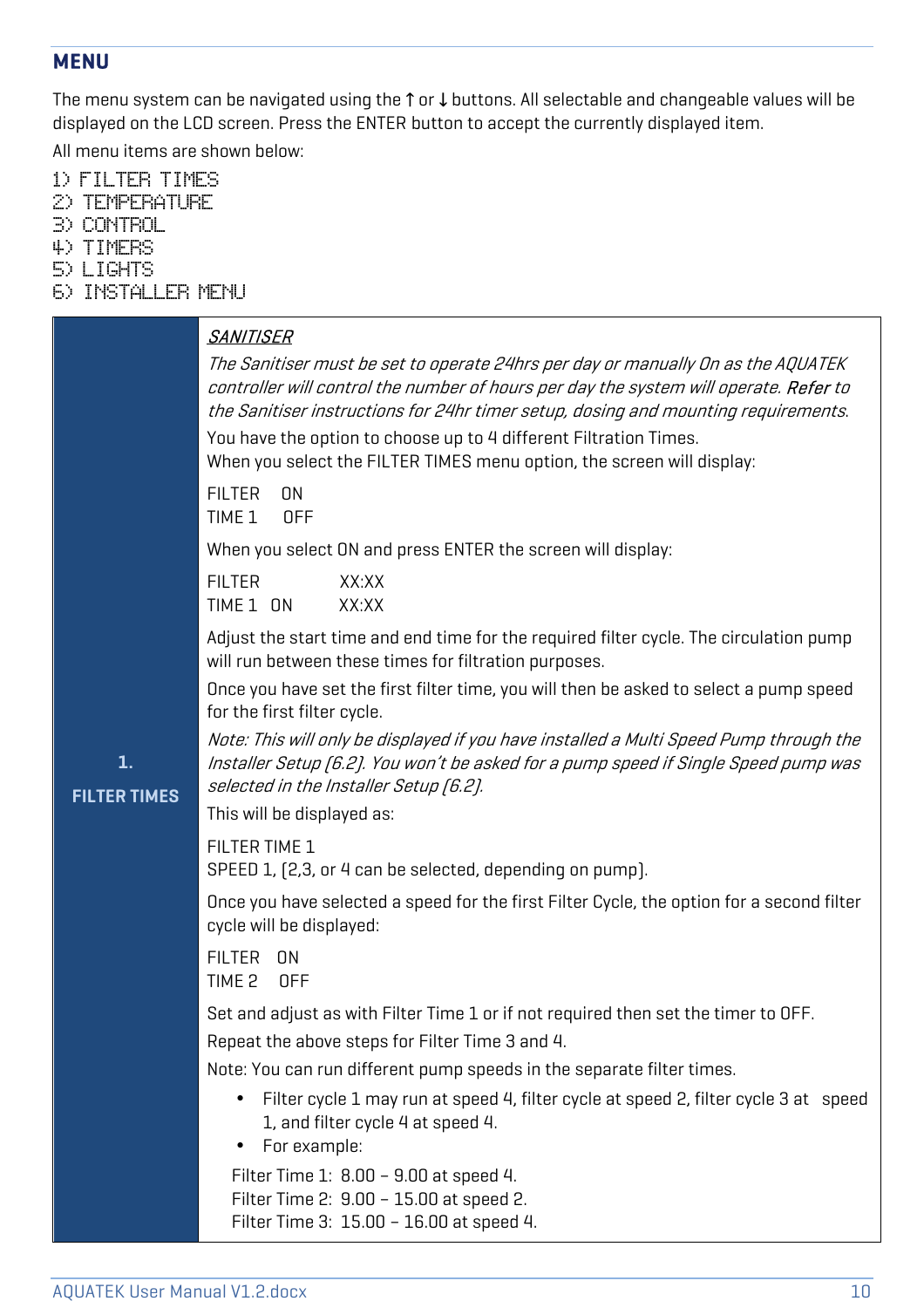|                    | When you enter Temperature Settings, the first setting that will be displayed is:                                                                          |  |  |
|--------------------|------------------------------------------------------------------------------------------------------------------------------------------------------------|--|--|
|                    | <b>POOL</b>                                                                                                                                                |  |  |
|                    | 27°c<br>TEMPERATURE                                                                                                                                        |  |  |
|                    | ** Range is OFF, 20° c to 40° c in 1° c increments. Default is 27° c. **                                                                                   |  |  |
|                    | This temperature is the minimum pool temperature that you would like the Heater to heat<br>the pool to if a heater is utilised.                            |  |  |
|                    | The temperature limit can be increased or decreased with the $\uparrow$ or $\downarrow$ buttons to a<br>temperature of your choice.                        |  |  |
|                    | Once you have selected a Pool Temperature, press Enter and the temperature will be set.<br>The controller will then display:                               |  |  |
|                    | <b>SPA</b>                                                                                                                                                 |  |  |
|                    | $37oc$ .<br><b>TEMPERATURE</b>                                                                                                                             |  |  |
|                    | **Range is OFF, 20° c to 40° c in 1° c increments. Default is 37° c. **                                                                                    |  |  |
|                    | This is the temperature that you would like the SPA to be at when in use.                                                                                  |  |  |
|                    | The temperature limit can be increased or decreased with the $\uparrow$ or $\downarrow$ buttons to a<br>temperature of your choice.                        |  |  |
|                    | Once you have selected a Pool Temperature, press Enter and the temperature will be set.                                                                    |  |  |
| 2.                 | The controller will then display:                                                                                                                          |  |  |
| <b>TEMPERATURE</b> | <b>SOLAR</b>                                                                                                                                               |  |  |
|                    | <b>TEMPERATURE</b><br>$30^{\circ}$ c.                                                                                                                      |  |  |
|                    | **Range is OFF, 20°c to 40°c in 1°c increments. Default is 30°c. **                                                                                        |  |  |
|                    | This is the temperature you would like the solar to heat the pool to, if it is utilised.                                                                   |  |  |
|                    | The temperature limit can be increased or decreased with the $\uparrow$ or $\downarrow$ buttons to a                                                       |  |  |
|                    | temperature of your choice. Once you have selected a Pool Temperature, press Enter and<br>the temperature will be set.                                     |  |  |
|                    | The controller will then display:                                                                                                                          |  |  |
|                    | <b>RUN UNTIL</b><br><b>ON</b>                                                                                                                              |  |  |
|                    | HEATEDOFF                                                                                                                                                  |  |  |
|                    | Use the $\uparrow$ or $\downarrow$ buttons to select which option you would like, and press Enter.                                                         |  |  |
|                    | If you select ON, the system will utilise the Heat Pump or Gas Heater to continue to heat                                                                  |  |  |
|                    | the pool until the temperature limit is reached while ignoring the set Heat Demand times                                                                   |  |  |
|                    | set in Timers. Once the Pool Temperature limit is reached the controller will automatically                                                                |  |  |
|                    | return to the scheduled settings.                                                                                                                          |  |  |
|                    | Note: This may mean that the filtration pump and heater may be running for continuous<br>extended periods of time, potentially longer than 24hrs straight. |  |  |
|                    | The controller will then return you to the Main Menu.                                                                                                      |  |  |
|                    | In this menu setting you will be able to manually turn on any socket or valve that has been                                                                |  |  |
|                    | allocated an appliance.                                                                                                                                    |  |  |
|                    | Socket 1 through to 8, and valve 1 through to 4, if allocated.                                                                                             |  |  |
|                    | Press Enter to open the setting and the controller will display:                                                                                           |  |  |
|                    | S1: XXXXXXXXX<br><b>AUTO</b>                                                                                                                               |  |  |
| 3.                 | Use the $\uparrow$ or $\downarrow$ buttons to move between the allocated sockets and valves.                                                               |  |  |
| <b>CONTROL</b>     | If a socket or valve hasn't been allocated an appliance, then it won't be shown.                                                                           |  |  |
|                    | Press the Enter button to toggle between; AUTO, OFF, & ON.                                                                                                 |  |  |
|                    | Press the Auto Button to return all appliances to normal automatic operation.                                                                              |  |  |
|                    | Please remember that you will also need to turn the appliance back to Auto, otherwise<br>it will continue to run.                                          |  |  |
|                    | Note 1: If a socket has been set to ALWAYS ON, then you won't be able to turn it on manually.                                                              |  |  |
|                    | Note 2: A valve allocated to Pool/Spa, will not be able to be turned on using this menu option.                                                            |  |  |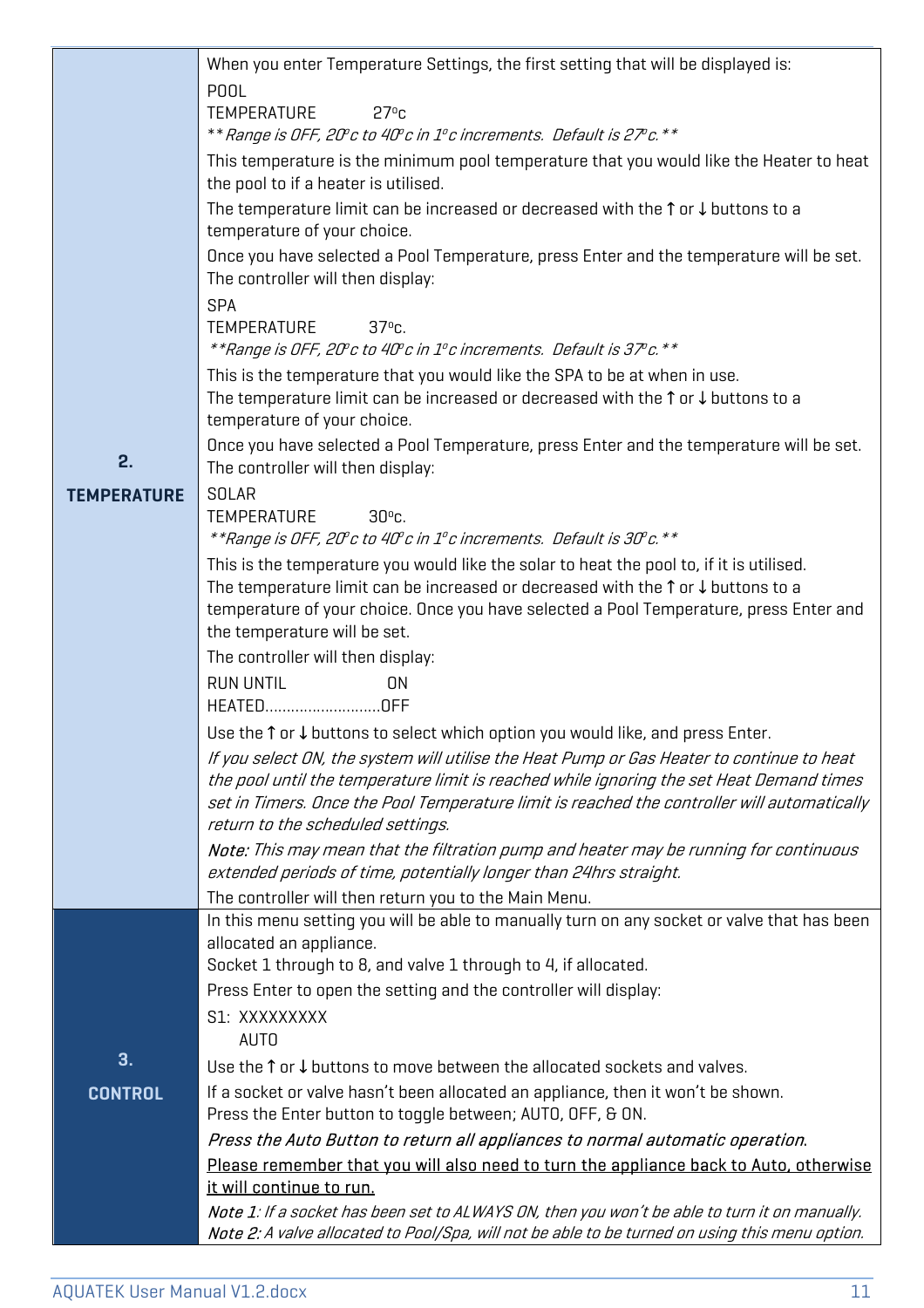|                     | When you enter the TIMER menu, you can set a number of the allocated appliances on<br>a timer. The appliance has to be allocated a socket or valve to be allowed a Timer<br>setting. Each appliance has the choice of either; Off, 1 time, or 2 timer allocations.<br>**Note: Time periods for different appliances can overlap each other. **<br>The first available appliance to be set on a timer will be displayed as:<br>Socket #X<br>XXXXXXXXXXX.                                                                                                                                                                                                                                                                                                                                                                                                                                                                                                                                                                                                                                                                                                        |
|---------------------|----------------------------------------------------------------------------------------------------------------------------------------------------------------------------------------------------------------------------------------------------------------------------------------------------------------------------------------------------------------------------------------------------------------------------------------------------------------------------------------------------------------------------------------------------------------------------------------------------------------------------------------------------------------------------------------------------------------------------------------------------------------------------------------------------------------------------------------------------------------------------------------------------------------------------------------------------------------------------------------------------------------------------------------------------------------------------------------------------------------------------------------------------------------|
|                     | Press the ENTER button to be able to adjust the time setting or use the $\uparrow$ or $\downarrow$ buttons<br>to display the Appliance to be set.<br>You will see displayed:                                                                                                                                                                                                                                                                                                                                                                                                                                                                                                                                                                                                                                                                                                                                                                                                                                                                                                                                                                                   |
|                     | XXXXXXXXXX<br>TIME 1<br>ON.                                                                                                                                                                                                                                                                                                                                                                                                                                                                                                                                                                                                                                                                                                                                                                                                                                                                                                                                                                                                                                                                                                                                    |
|                     | Toggle the $\uparrow$ or $\downarrow$ buttons to either turn the appliance ON or OFF the timer.<br>If you select OFF the next allocated appliance will be shown.<br>If you select ON then the controller will display:                                                                                                                                                                                                                                                                                                                                                                                                                                                                                                                                                                                                                                                                                                                                                                                                                                                                                                                                         |
|                     | XXXXXXXXXXXX<br>TIME 1 FRM XX.XX                                                                                                                                                                                                                                                                                                                                                                                                                                                                                                                                                                                                                                                                                                                                                                                                                                                                                                                                                                                                                                                                                                                               |
|                     | Use the $\uparrow$ or $\downarrow$ buttons and the Enter button to allocate a start time. Once the time has<br>been entered, the next display will be:                                                                                                                                                                                                                                                                                                                                                                                                                                                                                                                                                                                                                                                                                                                                                                                                                                                                                                                                                                                                         |
|                     | XXXXXXXXXXXX<br>TIME 1 TO XX.XX                                                                                                                                                                                                                                                                                                                                                                                                                                                                                                                                                                                                                                                                                                                                                                                                                                                                                                                                                                                                                                                                                                                                |
| 4.<br><b>TIMERS</b> | Use the $\uparrow$ or $\downarrow$ buttons and the Enter button to allocate an end time. Once the time has<br>been entered, the next display will be:                                                                                                                                                                                                                                                                                                                                                                                                                                                                                                                                                                                                                                                                                                                                                                                                                                                                                                                                                                                                          |
|                     | <b>XXXXXXXXXXXXX</b><br>TIME 2<br>ON/OFF                                                                                                                                                                                                                                                                                                                                                                                                                                                                                                                                                                                                                                                                                                                                                                                                                                                                                                                                                                                                                                                                                                                       |
|                     | Adjust TIME 2 setting as with TIME 1.<br>Once the TIMER setting has been completed you can move onto the next allowable<br>appliance. Adjust and set as above.                                                                                                                                                                                                                                                                                                                                                                                                                                                                                                                                                                                                                                                                                                                                                                                                                                                                                                                                                                                                 |
|                     | Notes:<br>Socket type "Sanitiser" is not allowed on appliance timer, as it follows filter timer.<br>$\bullet$<br>Socket type "Filter Timer" is not allowed on appliance timer, as it follows filter timer.<br>Socket type "Solar" is not allowed on appliance timer, it follows solar configuration.<br>Socket type "Always On" is not allowed on appliance timer.<br>$\bullet$<br>Socket type "Blower" is not allowed on appliance timer, used only in Spa mode.<br>$\bullet$<br>Socket type "Jet Pump" is not allowed on appliance timer, used only in Spa mode.<br>Socket type "Ind Heat Pump" is not allowed on appliance timer, it follows heating<br>configuration.<br>Valve type "Pool/Spa" is not allowed on appliance timer, used on in Pool/Spa mode.<br>$\bullet$<br>Valve type "Solar" is not allowed on appliance timer, as it follows solar configuration.<br>Valve type "Feature from Solar" is not allowed on appliance timer as it is a manual<br>function only and will only activate if a socket has been allocated to be an<br>'Independent Solar Pump'.<br>VF contact types "Gas Heater & Heat Pump" are not allowed on appliance timers. |
|                     | <b>Ensure</b> when you set the timers for different appliances that the maximum combined                                                                                                                                                                                                                                                                                                                                                                                                                                                                                                                                                                                                                                                                                                                                                                                                                                                                                                                                                                                                                                                                       |
|                     | load DOES NOT exceed either the controllers power rating, or the power rating of the<br>expansion unit/s when the different appliances are activated at the same time.                                                                                                                                                                                                                                                                                                                                                                                                                                                                                                                                                                                                                                                                                                                                                                                                                                                                                                                                                                                         |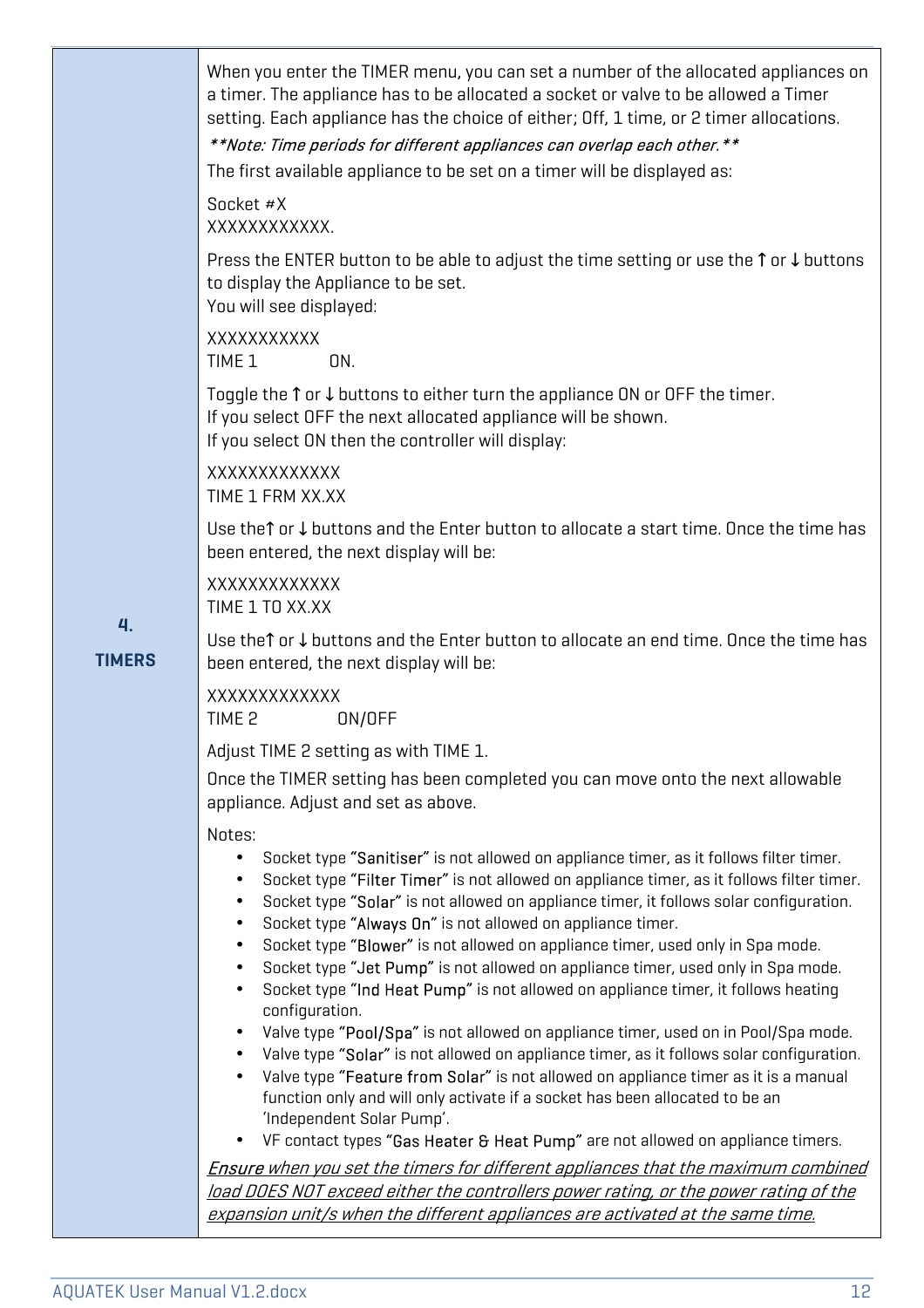|                 | In this menu setting, you can only change the colour of your allocated Pool and Spa<br>light/s. Garden lights are not given the option of colour changing.                                                                                                                |
|-----------------|---------------------------------------------------------------------------------------------------------------------------------------------------------------------------------------------------------------------------------------------------------------------------|
|                 | The socket number and the brand/type of light must have been allocated in the<br>Installer Setup under Appliances [6.3] before you can change the colours through this<br>menu option.                                                                                    |
|                 | When you enter the Lights menu the controller will display the allocated socket<br>number, allocated light type, and the brand/style of light. For example.                                                                                                               |
|                 | S6: POOL LIGHT<br>SINGLE COLOUR                                                                                                                                                                                                                                           |
| 5.              | The $\uparrow$ or $\downarrow$ buttons can be used to move between the allocated lights to the light you<br>wish to change. Once the Light is displayed on the screen, press Enter and the<br>controller will display:                                                    |
| <b>LIGHTS</b>   | S6: [Brand name]<br>[current colour]                                                                                                                                                                                                                                      |
|                 | Use the $\uparrow$ or $\downarrow$ buttons to toggle through the range of colours (if any) associated with<br>that brand of pool light. Press Enter to accept the colour you wish to choose.                                                                              |
|                 | If you so wish you can then move onto another allocated socket and change the<br>colour settings of that socket.<br>Adjust the colour as described above.                                                                                                                 |
|                 | Note:                                                                                                                                                                                                                                                                     |
|                 | A maximum of 3 sockets can be allocated to lights, whether Pool, or Spa.<br>Each socket/group of lights will be the same colour as chosen for that allocated<br>socket.                                                                                                   |
|                 | <b>Feature from Solar</b>                                                                                                                                                                                                                                                 |
|                 | This feature gives you the ability to be able to utilise an <i>independent solar heating</i><br>system for a water feature, such as a water slide.                                                                                                                        |
|                 | A socket needs to be allocated under Appliances as a solar pump and a valve socket<br>allocated as a Feature from Solar.                                                                                                                                                  |
|                 | A 3 way valve with actuator needs to be plumbed in after the solar pump but before<br>the water goes up to the roof.                                                                                                                                                      |
| <b>SPECIAL</b>  | The Feature from Solar needs to be turned to ON under the Control menu. This will<br>ensure the valve is turned to divert water to the water feature and the solar pump is<br>turned on.                                                                                  |
| <b>VALVE</b>    | No solar heating is allowed when the feature is utilised.                                                                                                                                                                                                                 |
| <b>FEATURES</b> | No Timer can be set for this feature, so it will need to be turned to OFF or AUTO in the<br>Control menu.                                                                                                                                                                 |
|                 | Once the feature is turned to OFF or AUTO the solar pump may turn back on again to<br>sample the water temperature and resume solar heating of the system if solar gain is<br>available.                                                                                  |
|                 | Other                                                                                                                                                                                                                                                                     |
|                 | This is a Timer based feature for a valve output. When the feature is within its Timer<br>range (or manually turned On or Off) it will turn the Valve output on. This output can<br>be utilised to turn a valve, or switch on a contactor point for an additional heater. |
|                 | Note: This option will not instigate turning a filtration/circulation pump on.                                                                                                                                                                                            |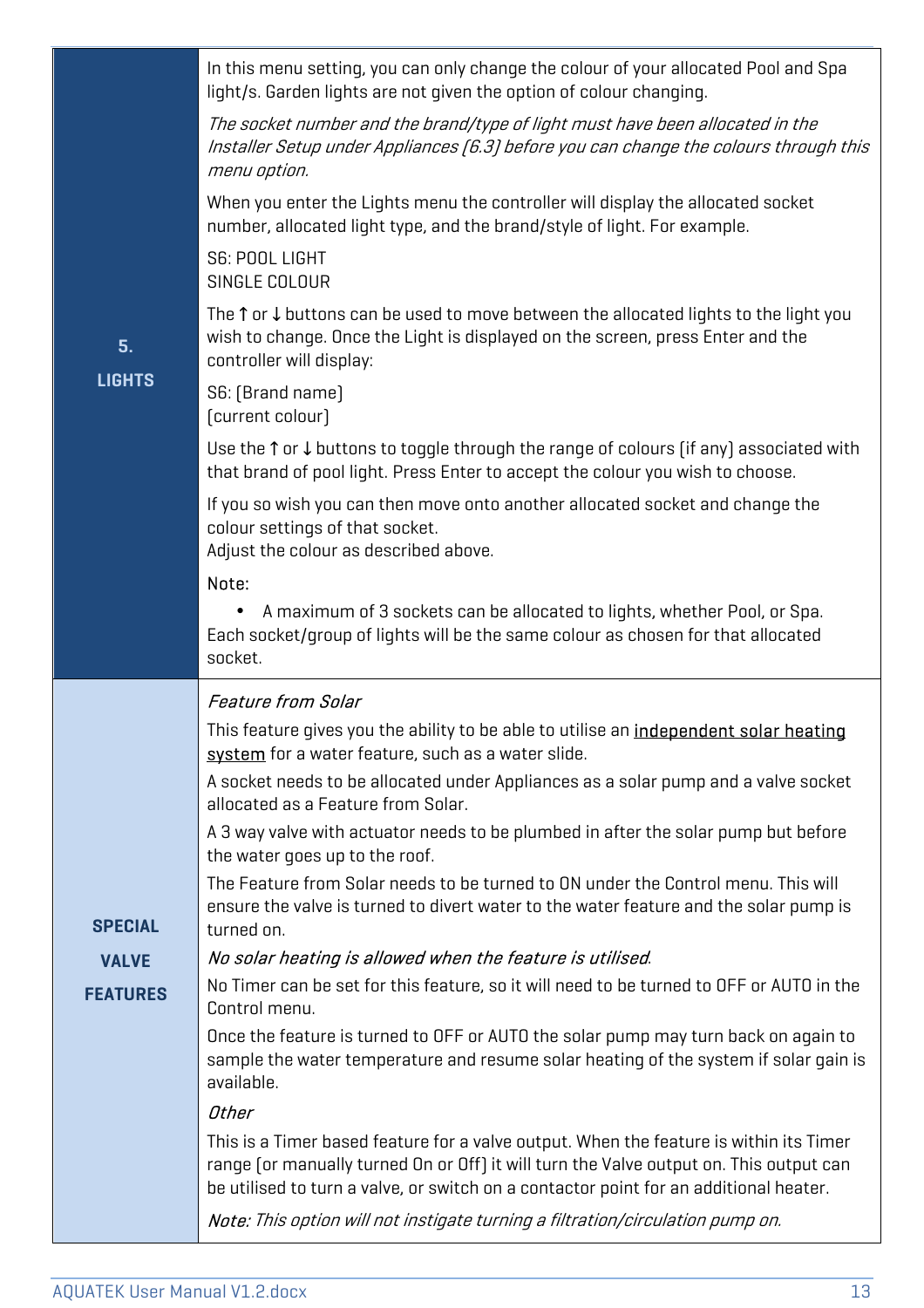### **6. INSTALLER MENU**

#### The Installer Setup is where you will go to enter all the equipment that is installed on the Pool/Spa system and can have its settings changed in the Menu functions or via the App.

| 6.<br><b>INSTALLER</b><br><b>MENU</b> | 1. Appliances<br>2. Pump<br>3. Lights<br>4. Heating<br>5. Spa<br>6. Heat Demand<br>7. Pump Call<br>8. Water Feature<br>9. Temperature Sensor<br>10. Expansion Unit<br>11. Set Time<br>12. WIFI<br>13. Reset Passcode<br>14. Factory<br>15. About<br>want is displayed on the screen, press the Enter button.                                                                                                                                                                                                                                                                                  | Under the Installer Menu there is a range of options to choose from. These are:<br>Use the $\uparrow$ or $\downarrow$ buttons to toggle through the list of menu options. When the option you                                                                                                                                                                                                                                                                                                                                                                   |
|---------------------------------------|-----------------------------------------------------------------------------------------------------------------------------------------------------------------------------------------------------------------------------------------------------------------------------------------------------------------------------------------------------------------------------------------------------------------------------------------------------------------------------------------------------------------------------------------------------------------------------------------------|-----------------------------------------------------------------------------------------------------------------------------------------------------------------------------------------------------------------------------------------------------------------------------------------------------------------------------------------------------------------------------------------------------------------------------------------------------------------------------------------------------------------------------------------------------------------|
| 6.1<br><b>APPLIANCES</b>              | Sockets 3, 4, & 5 are located on Expansion Unit 1.<br>enabled.<br>Sockets 6, 7, & 8 are located on Expansion Unit 2.<br>enabled.<br>The list of appliances available to choose from are listed below:<br>Sockets<br>Sanitiser<br>$\bullet$<br><b>Filter Pump</b><br>$\bullet$<br><b>Cleaning Pump</b><br>$\bullet$<br>Blower<br>$\bullet$<br>Pool Light<br>$\bullet$<br>Spa Light<br>Garden Light<br><b>Valves</b><br>Pool/Spa<br>$\bullet$<br>Solar<br>$\bullet$<br><b>Water Feature</b><br>In Floor<br>$\bullet$<br><b>VF Contact</b><br><b>Gas Heater</b><br><b>Heat Pump</b><br>$\bullet$ | Appliances can be allocated on up 8 power sockets, 4 valves and 1 VF contact.<br>Socket 1-2, Valves 1-4, and the VF Contact are all located on the master controller.<br>These sockets are only available for selection if the expansion unit is there and has been<br>These sockets are only available for selection if the expansion unit is there and has been<br><b>Water Feature</b><br>$\bullet$<br>Solar Pump<br>Other<br>Always On<br>Jet Pump<br>$\bullet$<br>Heating Pump (independent)<br>None<br><b>Feature from Solar</b><br>Other<br>None<br>None |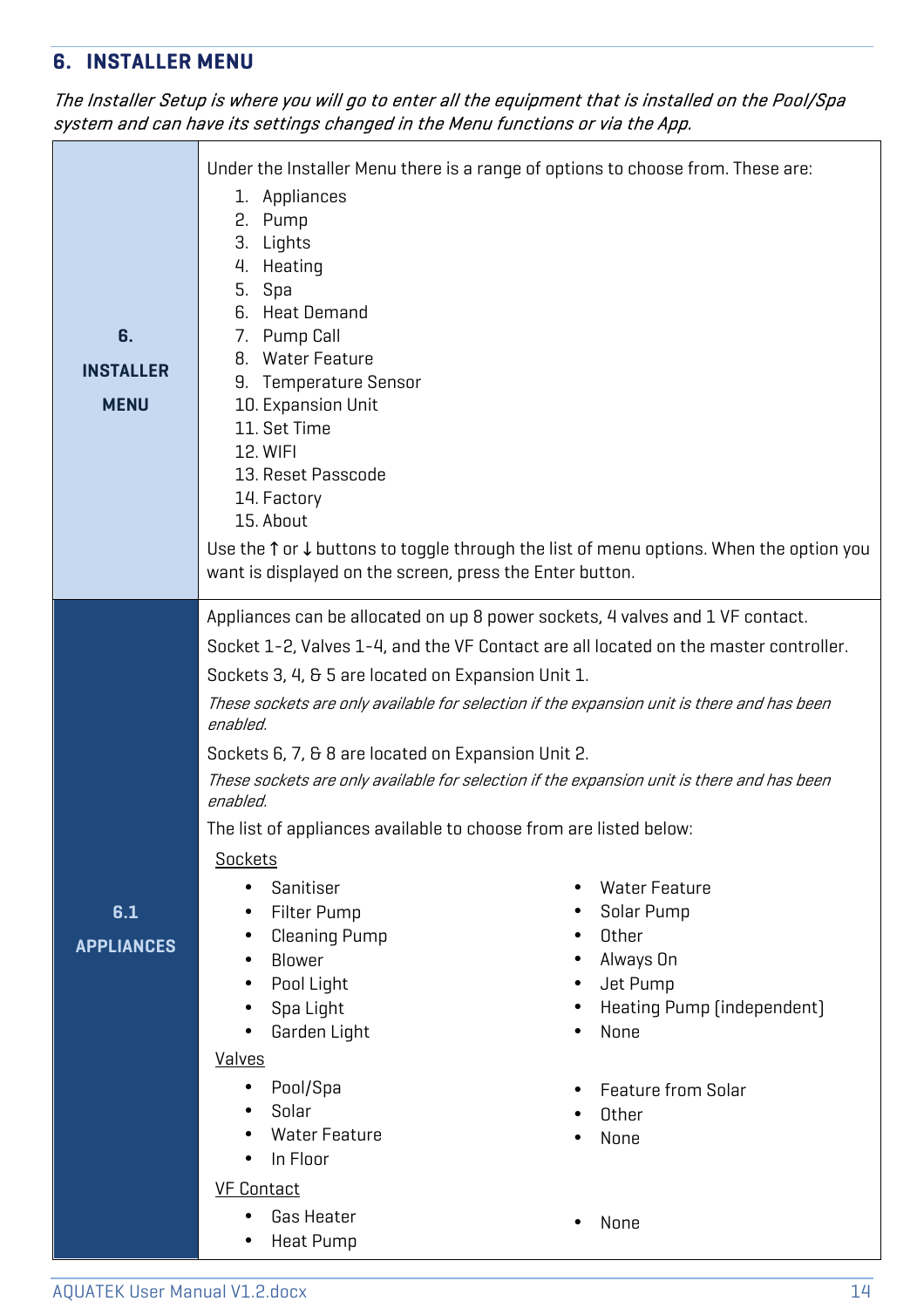|                          | When you enter the Appliance Menu, the first thing that will be displayed is:<br>SOCKET #1                                                                                                                                                                                                                                                                                   |
|--------------------------|------------------------------------------------------------------------------------------------------------------------------------------------------------------------------------------------------------------------------------------------------------------------------------------------------------------------------------------------------------------------------|
|                          | (currently allocated appliance)                                                                                                                                                                                                                                                                                                                                              |
|                          | The $\uparrow$ or $\downarrow$ buttons are used to toggle between the Sockets of the Master Controller<br>then Expansion Unit 1, then Expansion Unit 2, then the Valves and VF Contact of the<br>Master Controller. Once the Appliance you want to change is displayed on the screen,<br>press Enter.                                                                        |
|                          | This will move the cursor next to the allocated appliance. Use the $\uparrow$ or $\downarrow$ buttons to<br>toggle through the range of Appliances that can be selected for that output. Once the<br>Appliance you want to select is displayed, press Enter. The Appliance will have been<br>selected and the controller will then display the next socket/valve/VF contact: |
|                          | SOCKET#2<br>(currently allocated appliance)                                                                                                                                                                                                                                                                                                                                  |
|                          | Note: When you move onto the next appliance the cursor will still be next to the<br>allocated appliance.                                                                                                                                                                                                                                                                     |
|                          | If you wish to change this appliance simply use the $\uparrow$ or $\downarrow$ buttons to toggle through<br>the range of allowable appliances. Press Enter to select.                                                                                                                                                                                                        |
| 6.1<br><b>APPLIANCES</b> | Keep pressing Enter to scroll through the allocated appliances (if there is another<br>socket, valve, or VF contact you wish to change) until the appliance you wish to<br>change is displayed. Use the $\uparrow$ or $\downarrow$ buttons to toggle through the range of allowable<br>appliances. Press Enter to select.                                                    |
| <b>CONTINUED</b>         | Alternatively, if you don't want to change any more appliances, press the MENU button<br>to exit.                                                                                                                                                                                                                                                                            |
|                          | When changing the Valve appliances, the controller will display:                                                                                                                                                                                                                                                                                                             |
|                          | VALVE #1<br>(currently allocated appliance)                                                                                                                                                                                                                                                                                                                                  |
|                          | The Valve appliance is changed the same way as the Socket appliances.                                                                                                                                                                                                                                                                                                        |
|                          | Note: The Aquatek Controller will only turn 2 valves at the same time, ie Pool/Spa<br>valves. There will be a 40 second delay before a third or fourth valve will be turned.                                                                                                                                                                                                 |
|                          | When changing the VF Contact, the controller will display:                                                                                                                                                                                                                                                                                                                   |
|                          | <b>VF CONTACT</b><br>(currently allocated appliance)                                                                                                                                                                                                                                                                                                                         |
|                          | The VF Contact is changed the same way as the Socket & Valve appliances.                                                                                                                                                                                                                                                                                                     |
|                          | <b>SANITISER</b>                                                                                                                                                                                                                                                                                                                                                             |
|                          | The Sanitiser must be set to operate 24hrs per day or manually On as the AQUATEK<br>controller will control the number of hours per day the system will operate. Refer to<br>the Sanitiser instructions for 24hr timer setup and dosing requirements.                                                                                                                        |
|                          | In this menu option, you will be able to select which type and brand of filtration pump<br>your system is running and what its default speed will be.                                                                                                                                                                                                                        |
| 6.2                      | When you Enter this sub menu option, the controller will display the option to choose<br>either a Single Speed Pump or Multi Speed Pump:                                                                                                                                                                                                                                     |
| <b>PUMP</b>              | PUMP TYPE<br>MULTI-SPEED                                                                                                                                                                                                                                                                                                                                                     |
|                          | Use the $\uparrow$ or $\downarrow$ buttons to switch between the 2 options, press Enter to accept the<br>option you require.                                                                                                                                                                                                                                                 |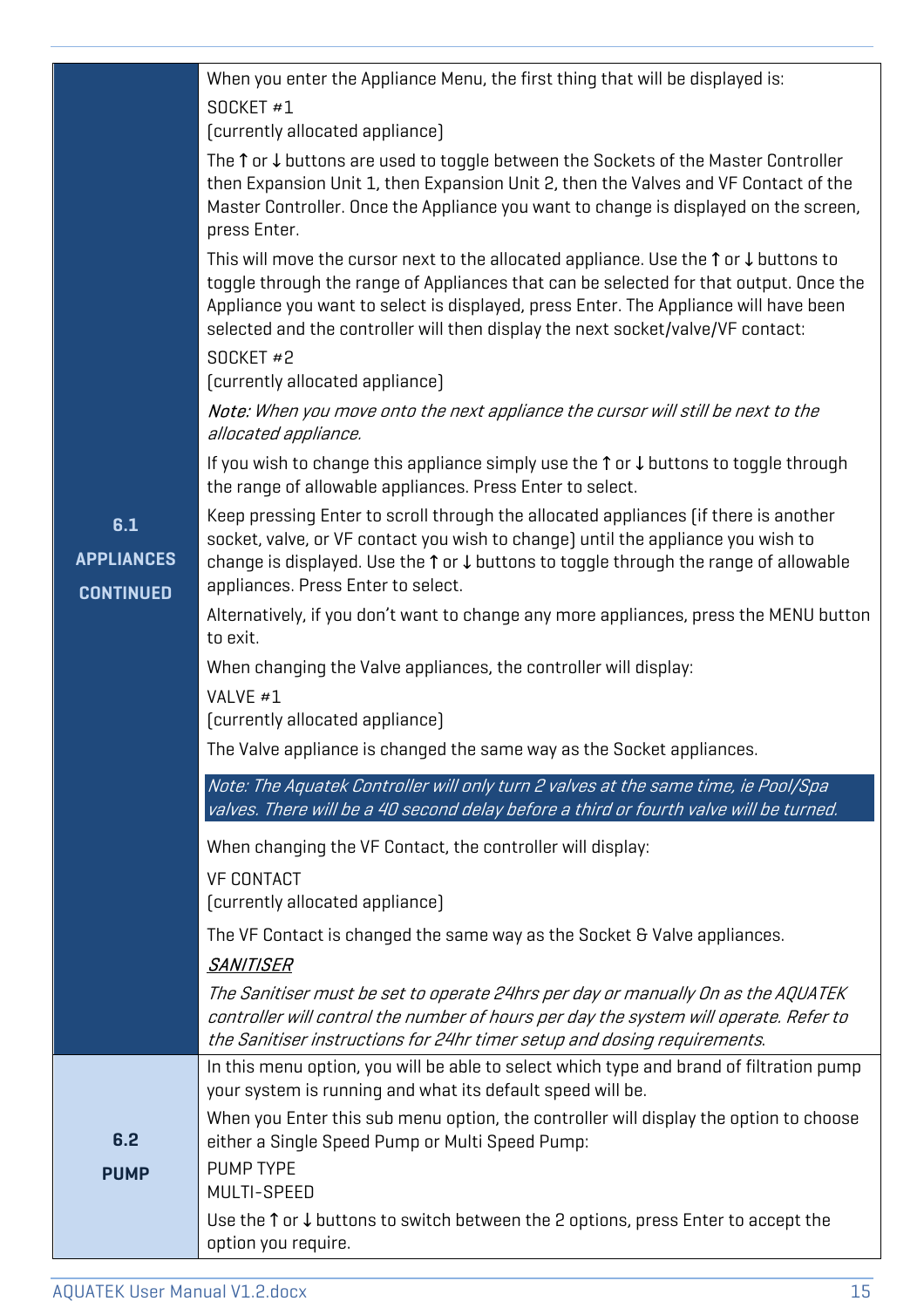|                  | If you Enter SINGLE SPEED, the controller will accept the option and return you to the<br>Installer Setup Menu.                                                                                                                                                                                                                                                                                          |
|------------------|----------------------------------------------------------------------------------------------------------------------------------------------------------------------------------------------------------------------------------------------------------------------------------------------------------------------------------------------------------------------------------------------------------|
|                  | If you Enter MULTI SPEED, then the controller will display:                                                                                                                                                                                                                                                                                                                                              |
|                  | PUMP BRAND<br><b>RELTECH</b>                                                                                                                                                                                                                                                                                                                                                                             |
|                  | Use the $\uparrow$ or $\downarrow$ buttons to scroll through the range of allowable pump brands. Press<br>Enter on the brand you wish to select when you see it displayed.<br>The options for brands of Multi Speed Pumps are:                                                                                                                                                                           |
|                  | None                                                                                                                                                                                                                                                                                                                                                                                                     |
|                  | Theralux                                                                                                                                                                                                                                                                                                                                                                                                 |
|                  | Theralux 485                                                                                                                                                                                                                                                                                                                                                                                             |
|                  | Reltech                                                                                                                                                                                                                                                                                                                                                                                                  |
|                  | Reltech 485 P                                                                                                                                                                                                                                                                                                                                                                                            |
|                  | Hayward 485                                                                                                                                                                                                                                                                                                                                                                                              |
|                  | Pentair VS/F                                                                                                                                                                                                                                                                                                                                                                                             |
|                  | Pentair Enviromax 1500                                                                                                                                                                                                                                                                                                                                                                                   |
|                  | Insnrq                                                                                                                                                                                                                                                                                                                                                                                                   |
|                  | <b>DAB</b>                                                                                                                                                                                                                                                                                                                                                                                               |
| 6.2              | Henden                                                                                                                                                                                                                                                                                                                                                                                                   |
| <b>PUMP</b>      | Speck                                                                                                                                                                                                                                                                                                                                                                                                    |
| <b>CONTINUED</b> | <b>Oasis V Series</b>                                                                                                                                                                                                                                                                                                                                                                                    |
|                  | Once you have pressed Enter to select the pump, the controller will ask you to set 4<br>pump speeds.                                                                                                                                                                                                                                                                                                     |
|                  | In the case of the Theralux 485, Hayward 485, Reltech 485 P, Henden & Insnrq<br>brand pumps, you will be asked to set the speeds in RPM.<br>In the case of the Pentair VS/F, Theralux, Reltech and Speck pumps, you will<br>$\bullet$<br>set the default speed only as the pump has pre-set speeds.<br>In the case the DAB brand, you will be asked to set the 4 speeds as a<br>$\bullet$<br>percentage. |
|                  | Note: The Theralux, Speck and Reltech pumps only have 3 speeds to choose from and<br>need to be set via the manufacturer's instructions. The Pentair VS/F will need to have<br>4 pump speeds set via the manufacturer's instructions.                                                                                                                                                                    |
|                  | Once the speeds have been set for the Theralux 485, Hayward 485, Reltech 485 P,<br>Insnrg, Henden, and DAB pumps, the controller will then ask what Default speed you<br>would like the pump to be set at.                                                                                                                                                                                               |
|                  | This is displayed as:                                                                                                                                                                                                                                                                                                                                                                                    |
|                  | PUMP DEFAULT<br>SPEED X                                                                                                                                                                                                                                                                                                                                                                                  |
|                  | Use the $\uparrow$ or $\downarrow$ buttons to scroll through the range of pump speeds (1, 2, 3, 64) that<br>you have just set. Once you have adjusted the default speed, press Enter to accept.                                                                                                                                                                                                          |
|                  | The controller will accept the default speed and return to the Installer Setup Menu.                                                                                                                                                                                                                                                                                                                     |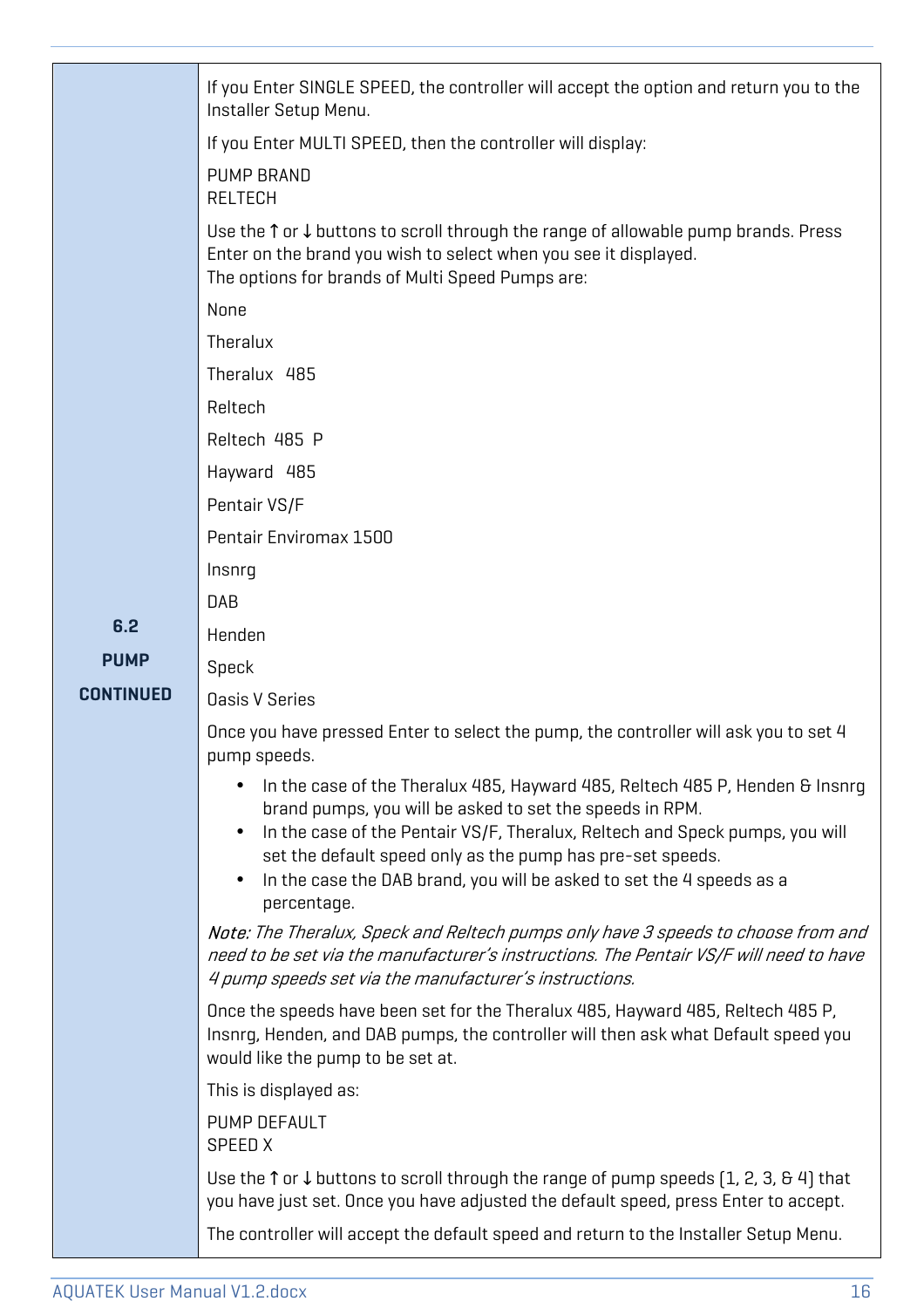|              | In this menu option, you will be able to select which type and brand of Pool & Spa<br>lights that you have installed.                                                                                                                                                                                                                                                                                                                                                                                                                                                                                                                                                                                 |  |  |  |
|--------------|-------------------------------------------------------------------------------------------------------------------------------------------------------------------------------------------------------------------------------------------------------------------------------------------------------------------------------------------------------------------------------------------------------------------------------------------------------------------------------------------------------------------------------------------------------------------------------------------------------------------------------------------------------------------------------------------------------|--|--|--|
|              | A maximum of 3 sockets can be allocated to lights, whether Pool, or Spa. Each<br>$\bullet$<br>of the 3 sockets will run a Light Transformer. Each socket/group of lights will<br>be the same colour as chosen.<br>Before any pool or spa lights can be setup in this menu option, 1, 2, or 3<br>sockets need to have been allocated in appliances to either the pool or spa<br>light.                                                                                                                                                                                                                                                                                                                 |  |  |  |
|              | When you enter this menu option, the first socket that has been allocated will be<br>displayed along with the allocated appliance. The controller will display:                                                                                                                                                                                                                                                                                                                                                                                                                                                                                                                                       |  |  |  |
|              | S2: SPA<br>SINGLE COLOUR                                                                                                                                                                                                                                                                                                                                                                                                                                                                                                                                                                                                                                                                              |  |  |  |
|              | Use the $\uparrow$ or $\downarrow$ buttons to scroll through the allocated sockets, press Enter to change<br>the displayed socket.                                                                                                                                                                                                                                                                                                                                                                                                                                                                                                                                                                    |  |  |  |
|              | After you press Enter, the cursor will be located on the second line. Use the $\uparrow$ or $\downarrow$<br>buttons to scroll through the allowable brands of lights.                                                                                                                                                                                                                                                                                                                                                                                                                                                                                                                                 |  |  |  |
|              | The allowable brands and types are as follows:                                                                                                                                                                                                                                                                                                                                                                                                                                                                                                                                                                                                                                                        |  |  |  |
|              | AquaQuip                                                                                                                                                                                                                                                                                                                                                                                                                                                                                                                                                                                                                                                                                              |  |  |  |
|              | AquaQuip INS                                                                                                                                                                                                                                                                                                                                                                                                                                                                                                                                                                                                                                                                                          |  |  |  |
|              | Aquatight                                                                                                                                                                                                                                                                                                                                                                                                                                                                                                                                                                                                                                                                                             |  |  |  |
| 6.3          | Spa Electrics                                                                                                                                                                                                                                                                                                                                                                                                                                                                                                                                                                                                                                                                                         |  |  |  |
| <b>IGHTS</b> | Spa Electrics Multi Plus                                                                                                                                                                                                                                                                                                                                                                                                                                                                                                                                                                                                                                                                              |  |  |  |
|              | <b>Astral Pool</b>                                                                                                                                                                                                                                                                                                                                                                                                                                                                                                                                                                                                                                                                                    |  |  |  |
|              | ModLite                                                                                                                                                                                                                                                                                                                                                                                                                                                                                                                                                                                                                                                                                               |  |  |  |
|              | Jandy                                                                                                                                                                                                                                                                                                                                                                                                                                                                                                                                                                                                                                                                                                 |  |  |  |
|              | Single Colour (non-branded)                                                                                                                                                                                                                                                                                                                                                                                                                                                                                                                                                                                                                                                                           |  |  |  |
|              | Press Enter to select the light brand installed.<br>The controller will now display: (For Example)                                                                                                                                                                                                                                                                                                                                                                                                                                                                                                                                                                                                    |  |  |  |
|              | AQUAQUIP<br>PURE RED                                                                                                                                                                                                                                                                                                                                                                                                                                                                                                                                                                                                                                                                                  |  |  |  |
|              | Use the $\uparrow$ or $\downarrow$ buttons to scroll through the colours that are associated with the brand<br>of light.                                                                                                                                                                                                                                                                                                                                                                                                                                                                                                                                                                              |  |  |  |
|              | Once the colour you want is displayed on the screen, press Enter to accept the colour.                                                                                                                                                                                                                                                                                                                                                                                                                                                                                                                                                                                                                |  |  |  |
|              | If there is only one socket that is allocated to a light, the controller will return<br>$\bullet$<br>you to the Installer Setup Menu.<br>If there is more than one socket allocated to a light, the controller will keep you<br>$\bullet$<br>in this menu option. You can use the $\uparrow$ or $\downarrow$ buttons to scroll through the other<br>allocated sockets. Press Enter when another allocated socket is displayed in<br>order to change that sockets settings. Change the settings as above.<br>Once you have finished, either press the Back Button to return you to the<br>$\bullet$<br>Installer Setup Menu or press the Menu Button to return the controller to<br>normal operations. |  |  |  |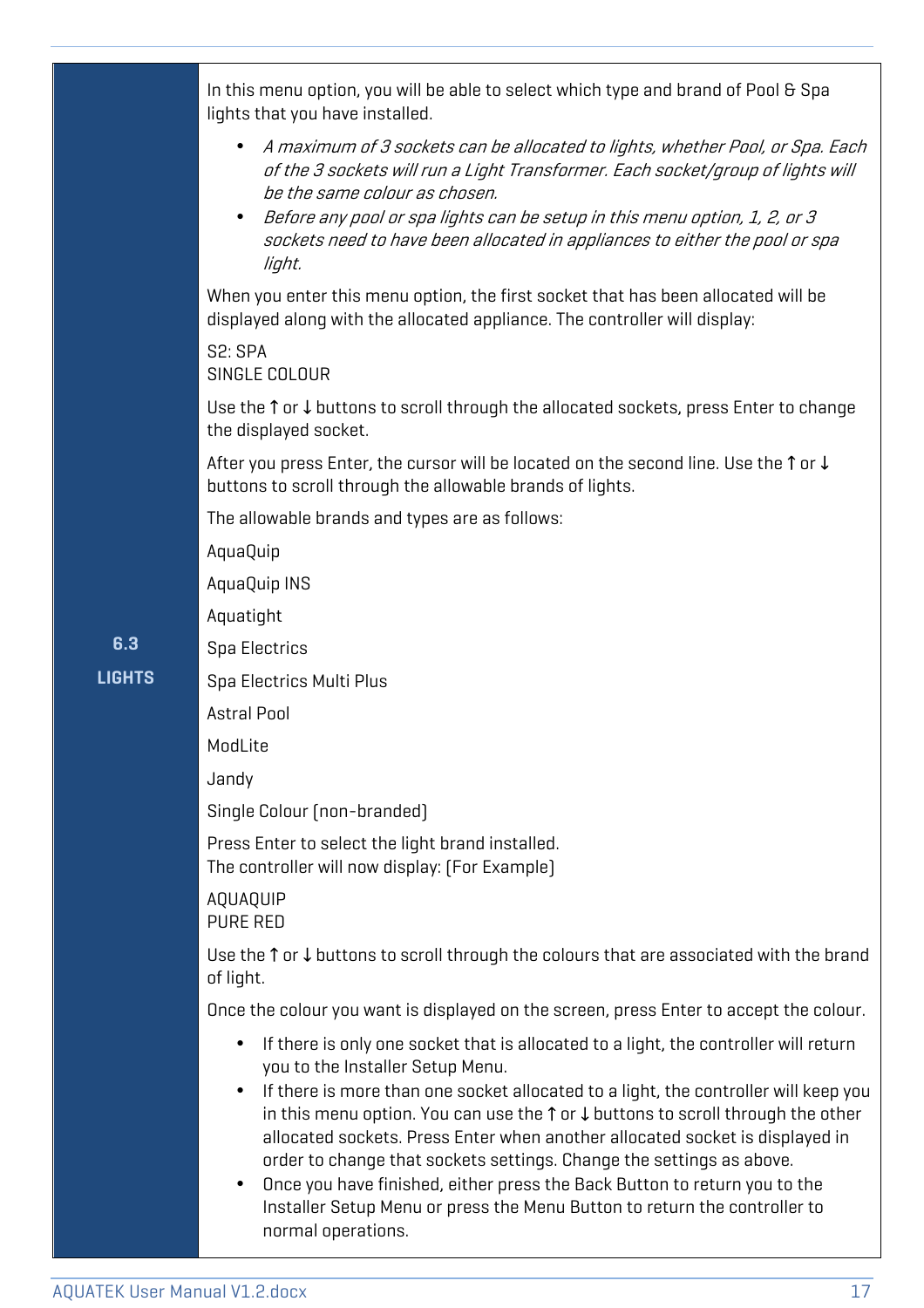|                | In this Menu option, you will be setting up the type/s of heating that is installed.<br>The options are:<br>Solar<br><b>Heat Pump</b><br><b>Gas Heater</b><br>When you enter this menu option the first thing that is displayed is:                                                                                                                                                                                                                                                                                                                                                                                                                                                                        |
|----------------|------------------------------------------------------------------------------------------------------------------------------------------------------------------------------------------------------------------------------------------------------------------------------------------------------------------------------------------------------------------------------------------------------------------------------------------------------------------------------------------------------------------------------------------------------------------------------------------------------------------------------------------------------------------------------------------------------------|
|                | <b>SOLAR</b><br>1. NONE                                                                                                                                                                                                                                                                                                                                                                                                                                                                                                                                                                                                                                                                                    |
|                | With Solar Heating, you have the options of:<br>1. None<br>2. Separate (Independent plumbing)<br>3. Valve<br>Boosted (Integrated plumbing)<br>4.<br>If you have no Solar Heating installed, press Enter to accept 1. None and the<br>controller will move you onto the next option.<br>If you have an independent solar heating system, use ↑ or ↓ buttons to scroll<br>down to 2. Separate and press Enter.<br>If you have a system where a valve is turned to send water into the solar<br>panels, select 3. Valve.<br>If you have a Boosted (integrated) system, scroll to 4. Boosted and select.<br>Use the $\uparrow$ or $\downarrow$ buttons to select which option you would like, and press Enter. |
| 6.4            | Once you have selected one of the above options, the controller will display:<br><b>SOLAR</b><br>ON                                                                                                                                                                                                                                                                                                                                                                                                                                                                                                                                                                                                        |
| <b>HEATING</b> | WINTER MODE<br><b>OFF</b><br>Use the $\uparrow$ or $\downarrow$ buttons to select which option you would like, and press Enter.<br>Note: If you selected None for SOLAR, then the above option will not be displayed.<br>Once you have pressed Enter to select, the controller will display:<br><b>SOLAR</b><br>SPEED<br>$\chi$                                                                                                                                                                                                                                                                                                                                                                            |
|                | The controller is asking what speed you would like the pump to run at when solar<br>heating is asked for.<br>Note: This option will only appear if you have selected either Valve or Boosted for your                                                                                                                                                                                                                                                                                                                                                                                                                                                                                                      |
|                | SOLAR options.<br>Note: If you are running a single speed pump, this question will not appear.<br>Use the ↑ or ↓ buttons to select which pre-set speed you would like, and press Enter.<br>Once you have selected the pump speed, the controller will then display:                                                                                                                                                                                                                                                                                                                                                                                                                                        |
|                | <b>SOLAR</b><br>START TIME XX.XX                                                                                                                                                                                                                                                                                                                                                                                                                                                                                                                                                                                                                                                                           |
|                | Adjust as above.<br>Once you have adjusted and accepted the Solar Heating start time, the controller will<br>move you onto the next option.<br>What will be displayed next will depend upon what was selected for VF Contact in<br>Appliance Setup.<br>If nothing was selected under VF Contact then the controller will return you to the                                                                                                                                                                                                                                                                                                                                                                 |
|                | Installer Setup Menu.                                                                                                                                                                                                                                                                                                                                                                                                                                                                                                                                                                                                                                                                                      |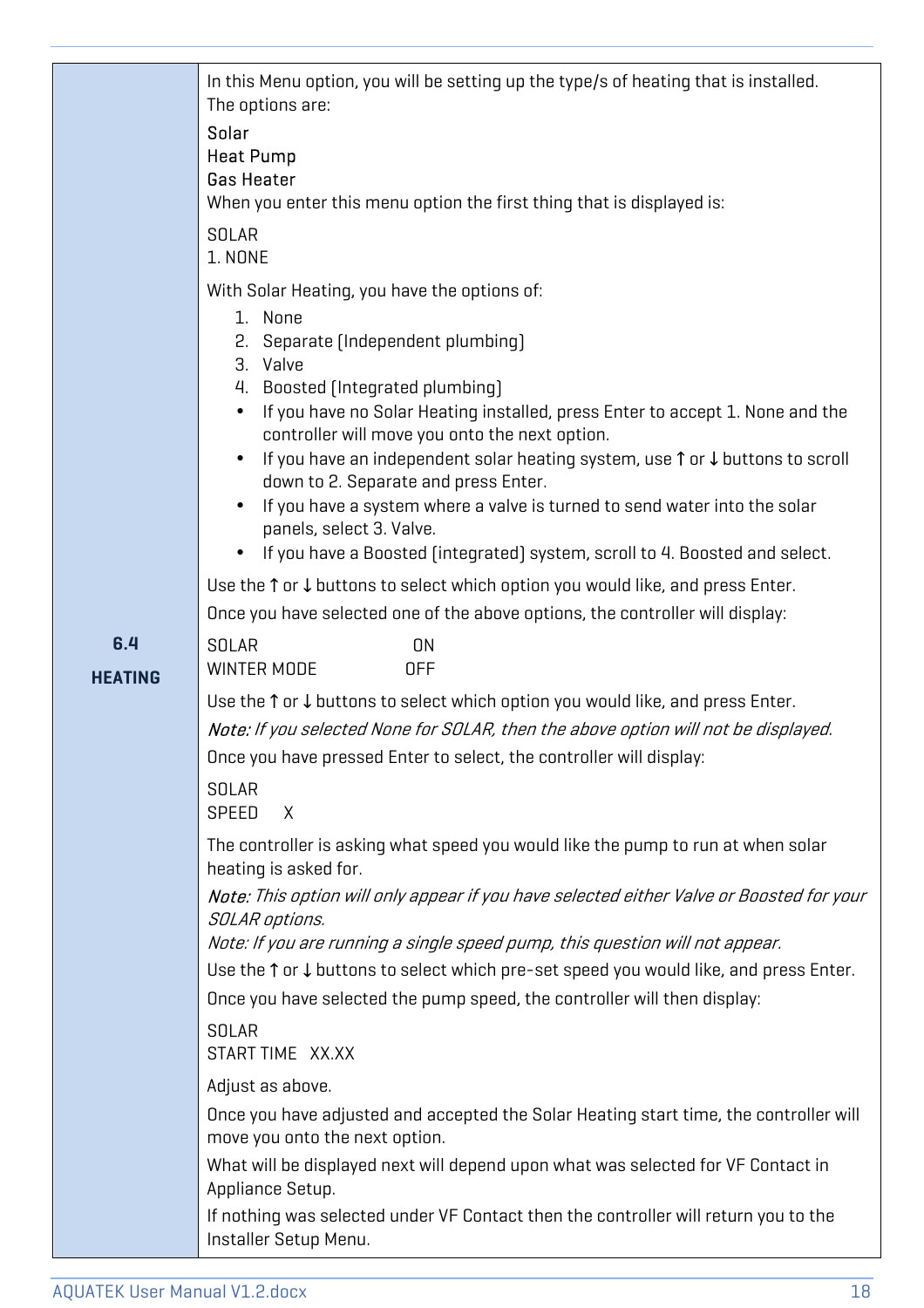|                  | If Heat Pump was selected under VF Contact, then the following will be displayed:                                                                                                                                                                                                                                  |  |  |  |  |
|------------------|--------------------------------------------------------------------------------------------------------------------------------------------------------------------------------------------------------------------------------------------------------------------------------------------------------------------|--|--|--|--|
|                  | HEAT PUMP ON<br><b>OFF</b>                                                                                                                                                                                                                                                                                         |  |  |  |  |
|                  | Use the $\uparrow$ or $\downarrow$ buttons to move the cursor to either ON or OFF.<br>Enter On to enable the controller to run the Heat Pump or OFF to disable the heater.<br>Press the Enter button to accept.                                                                                                    |  |  |  |  |
|                  | Once you have accepted either ON or OFF, the controller will display a choice of 3<br>Heating Installation Type options:<br>1. FILTER                                                                                                                                                                              |  |  |  |  |
|                  | 2. INDEPENDENT<br>3. INDEPENDENT WITH SENSOR                                                                                                                                                                                                                                                                       |  |  |  |  |
|                  | You will use the $\uparrow$ or $\downarrow$ arrows to select the option that best suits your installation,<br>press Enter to accept and the controller will move you onto the next option.                                                                                                                         |  |  |  |  |
|                  | Filter - Meaning that the heater is installed within the filtration plumbing.<br>$\bullet$<br>Independent - Meaning that the heater is plumbed in separately to the<br>filtration system and will have its own circulating pump. The pool will be heated<br>to a temperature designated by the independent heater. |  |  |  |  |
|                  | Independent with Sensor - The heater is plumbed independently, but the<br>Aquatek will controller the temperature and will need the pool sensor drilled<br>into the pipe in front of the Independent heaters circulation pump.                                                                                     |  |  |  |  |
| 6.4              | If Gas Heater was selected under VF Contact, then the following will be displayed:                                                                                                                                                                                                                                 |  |  |  |  |
| <b>HEATING</b>   | <b>GAS HEATER</b><br><b>ON</b><br><b>OFF</b>                                                                                                                                                                                                                                                                       |  |  |  |  |
| <b>CONTINUED</b> | If you select ON, the controller will then display:                                                                                                                                                                                                                                                                |  |  |  |  |
|                  | <b>GAS HEATER</b><br>COOL DOWN<br><b>XXMIN</b>                                                                                                                                                                                                                                                                     |  |  |  |  |
|                  | This is the controller asking how many minutes you would like the filtration pump to<br>run for once the Heater has stopped heating. Use the ↑ or ↓ buttons to increase or<br>decrease the amount of time.                                                                                                         |  |  |  |  |
|                  | The range of time for the Cool Down is OOMins to 59Mins.                                                                                                                                                                                                                                                           |  |  |  |  |
|                  | Note: This function is here to help prolong the life of a Gas Heater. 5Mins is an<br>acceptable minimum but the time can be extended if so desired.                                                                                                                                                                |  |  |  |  |
|                  | Once you have selected the timeframe you would like for the Gas Heater COOL DOWN,<br>the controller will ask you to select one of the 3 Heating Installation Types.<br>1. FILTER                                                                                                                                   |  |  |  |  |
|                  | 2. INDEPENDENT                                                                                                                                                                                                                                                                                                     |  |  |  |  |
|                  | 3. INDEPENDENT WITH SENSOR                                                                                                                                                                                                                                                                                         |  |  |  |  |
|                  | You will use the $\uparrow$ or $\downarrow$ arrows to select the option that best suits your installation,<br>press Enter to accept and the controller will move you onto the next option.                                                                                                                         |  |  |  |  |
|                  | If you select OFF, the controller will move you onto the next option and display:                                                                                                                                                                                                                                  |  |  |  |  |
|                  | <b>HEATING PUMP</b><br>SPEED X                                                                                                                                                                                                                                                                                     |  |  |  |  |
|                  | Use the $\uparrow$ or $\downarrow$ buttons to select which pre-set speed you would like, and press Enter,<br>and the controller will exit you to the Installer Setup Menu.                                                                                                                                         |  |  |  |  |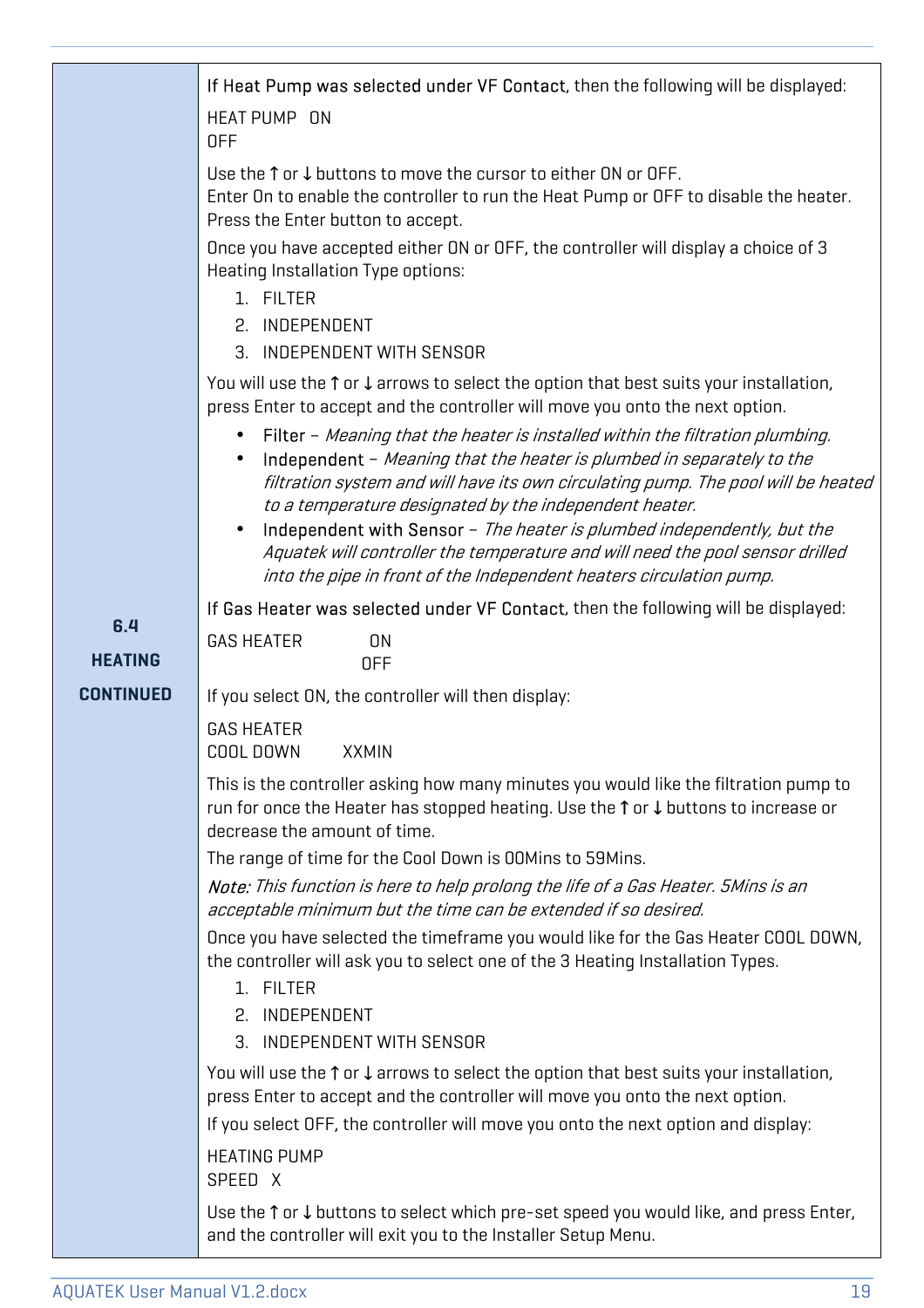In this menu option, you are able to turn ON or OFF Spa operation, and Spa options. Use the ↑ or ↓ buttons to highlight either ON or OFF. Press Enter to accept.

Note: These Spa options can only be turned ON or OFF if they have been allocated a socket in the Appliances Menu.

Select OFF, and the controller will turn off all spa options (including use of the SPA button on the front of the controller) and return you to the Installer Setup Menu.

If you select ON then the controller will display (only if allocated):

BLOWER ON OFF

If you select ON, the controller will display:

BLOWER

SWITCH ON AT XX<sup>o</sup>

Use the ↑ or ↓ buttons to select what temperature you would like the Blower to turn on at and press Enter to accept.

**Note:** The Temperature range is within a 10° offset from the set Spa temperature or Always On.

If you select OFF, the controller will move you to the next option and display: (only if Allocated)

JET PUMP ON OFF

If you select ON, the controller will display:

#### **6.5**  JET PUMP

**SPA**

SWITCH ON AT XX<sup>o</sup>

Use the ↑ or ↓ buttons to select what temperature you would like the Jet Pump to turn on at and press Enter to accept.

**Note:** The Temperature range is within a 10º offset from the set Spa temperature or Always On.

Note 1: If you have both a Blower and a Jet Pump allocated under Appliances, the controller will let you select ON for Blower but will wait until after you select ON or OFF for Jet Pump before asking you what temperature you want temperature you want the Blower to turn on at.

Note 2: If you select ON for both the Blower and the Jet Pump, the message that is displayed is:

BLOWER + JET PUMP SWITCH ON AT XX<sup>o</sup>

Once you have adjusted the above, the controller will display:

SPA ON CHLORINATOR OFF

If you select OFF to Spa Chlorinator, the controller will move you onto the next option. If you select ON, the controller will display:

SPA CHLORINATOR

DUTY CYCLE 10%

Use the ↑ or ↓ buttons to adjust the percentage of chlorination you would like, while the Spa is running. The percentage is adjustable in lots of 10% from 0% to 100%. Adjust and press Enter to accept. The controller will move you onto the next option.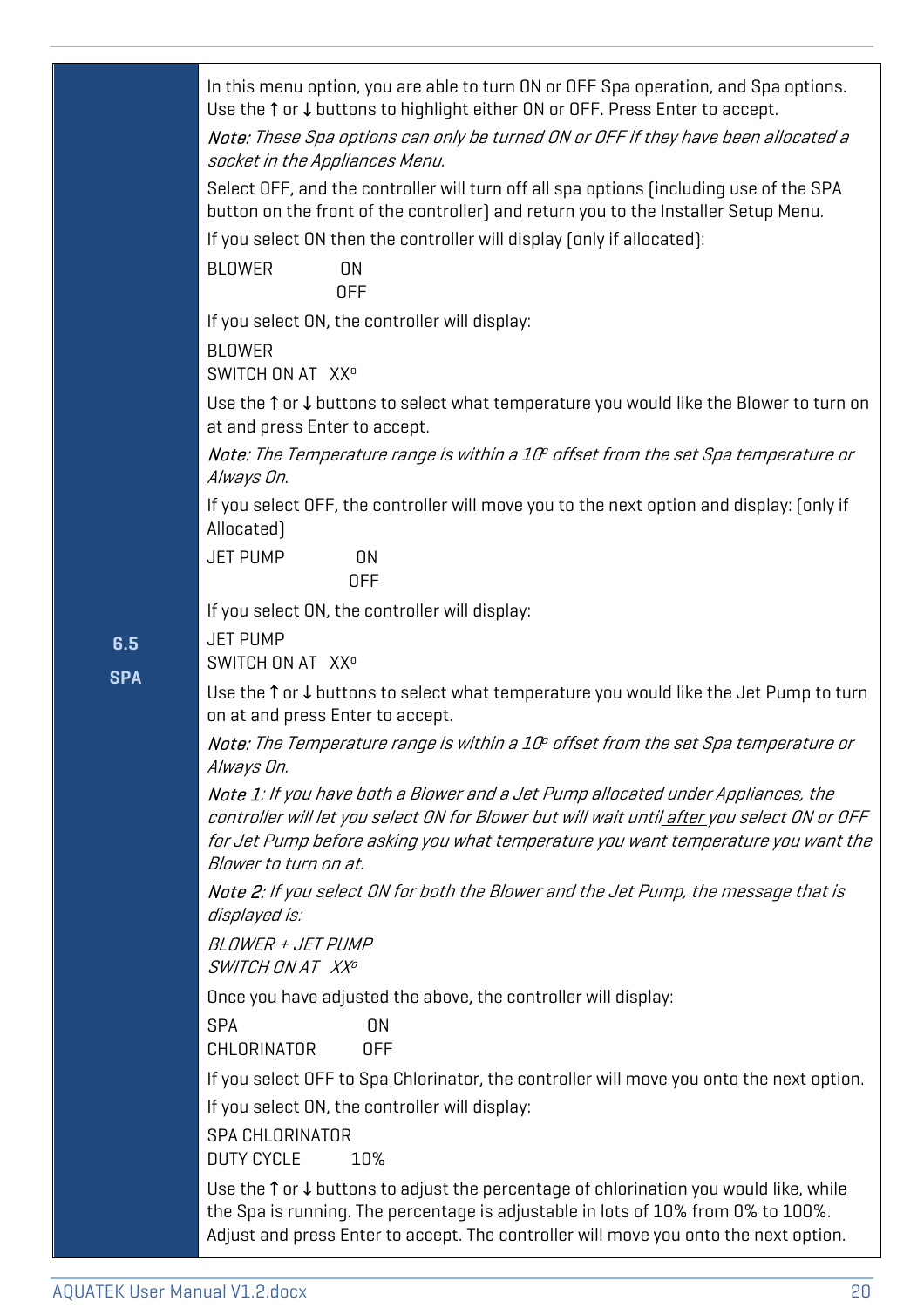|                                | Once you have selected the temperature for the Blower and/or Jet Pump, and you<br>have adjusted the Chlorinator Duty Cycle, the controller will move to the next option,<br>selecting the Spa Pump speed (if a Multi Speed pump is installed) and will display:<br><b>SPA PUMP</b><br>SPEED X                          |  |  |  |  |
|--------------------------------|------------------------------------------------------------------------------------------------------------------------------------------------------------------------------------------------------------------------------------------------------------------------------------------------------------------------|--|--|--|--|
|                                | Use the ↑ or ↓ buttons to select which pre-set speed you would like, and press Enter.<br>If you don't have Spa lights allocated, the controller will display the message:<br>NO SPA LIGHT CONFIGURED                                                                                                                   |  |  |  |  |
|                                | and will exit you to the Installer Setup menu after a period of time, or you can press<br>the menu button to exit.                                                                                                                                                                                                     |  |  |  |  |
|                                | If you have Spa Lights allocated, the controller will display:                                                                                                                                                                                                                                                         |  |  |  |  |
| 6.5                            | S4: SPA LIGHT                                                                                                                                                                                                                                                                                                          |  |  |  |  |
| <b>SPA</b><br><b>CONTINUED</b> | When you press Enter you will be able to change the colour of the Spa light. This will<br>be the colour that the Spa light will turn onto when the controller is switched into SPA<br>MODE. It may be a different colour to what is set under the Timer menu.                                                          |  |  |  |  |
|                                | Use the $\uparrow$ or $\downarrow$ buttons to scroll through the colours, press Enter to select.<br>Once you have pressed Enter to select, the controller will the display:                                                                                                                                            |  |  |  |  |
|                                | <b>SPA TIMEOUT:</b><br>04 HOURS                                                                                                                                                                                                                                                                                        |  |  |  |  |
|                                | Use the $\uparrow$ or $\downarrow$ arrows to increase or decrease the hours in hourly increments.<br>The range is OFF, 1 to 24hrs with 04 Hours being the default setting.                                                                                                                                             |  |  |  |  |
|                                | **This setting is here to ensure that the system will switch back over to filtration<br>mode and to ensure that the spa isn't left running constantly. Especially useful if the<br>property is being utilised as a rental or an Air b&b.                                                                               |  |  |  |  |
|                                | Once the Spa Timeout hours have been selected the controller will return you to the<br>Installer Setup menu.                                                                                                                                                                                                           |  |  |  |  |
|                                | In this menu option you will be able to set the timeframe in which you would like your<br>heater to run. When you enter the menu option, the controller will display:                                                                                                                                                  |  |  |  |  |
|                                | <b>HEAT</b><br>ON<br><b>DEMAND</b><br><b>OFF</b>                                                                                                                                                                                                                                                                       |  |  |  |  |
|                                | If you select OFF, the controller will accept the selection and exit you to the Installer<br>Setup menu.                                                                                                                                                                                                               |  |  |  |  |
|                                | If you select ON, the controller will then display:                                                                                                                                                                                                                                                                    |  |  |  |  |
| 6.6                            | <b>HEAT</b><br>06.00                                                                                                                                                                                                                                                                                                   |  |  |  |  |
| <b>HEAT</b>                    | 22.00<br>[default times]<br>DEMAND<br>Use the↑ or ↓ buttons and the Enter button to allocate a start and finish time. Once                                                                                                                                                                                             |  |  |  |  |
| <b>DEMAND</b>                  | the time has been entered, the controller will then display:                                                                                                                                                                                                                                                           |  |  |  |  |
|                                | SANITISER<br>ON<br><b>OFF</b>                                                                                                                                                                                                                                                                                          |  |  |  |  |
|                                | This Function is here mainly for pool or spa systems that utilise a Dosing system<br>instead of an Ioniser or Chlorinator. If you are heating outside of filtration times you<br>might as well let your dosing system continue to measure, test, and dose your system<br>while the pool or spa system is being heated. |  |  |  |  |
|                                | ** If you are running an loniser or Chlorinator, you will be best leaving this function<br>turned OFF, to stop the system being over lonised or Chlorinated.                                                                                                                                                           |  |  |  |  |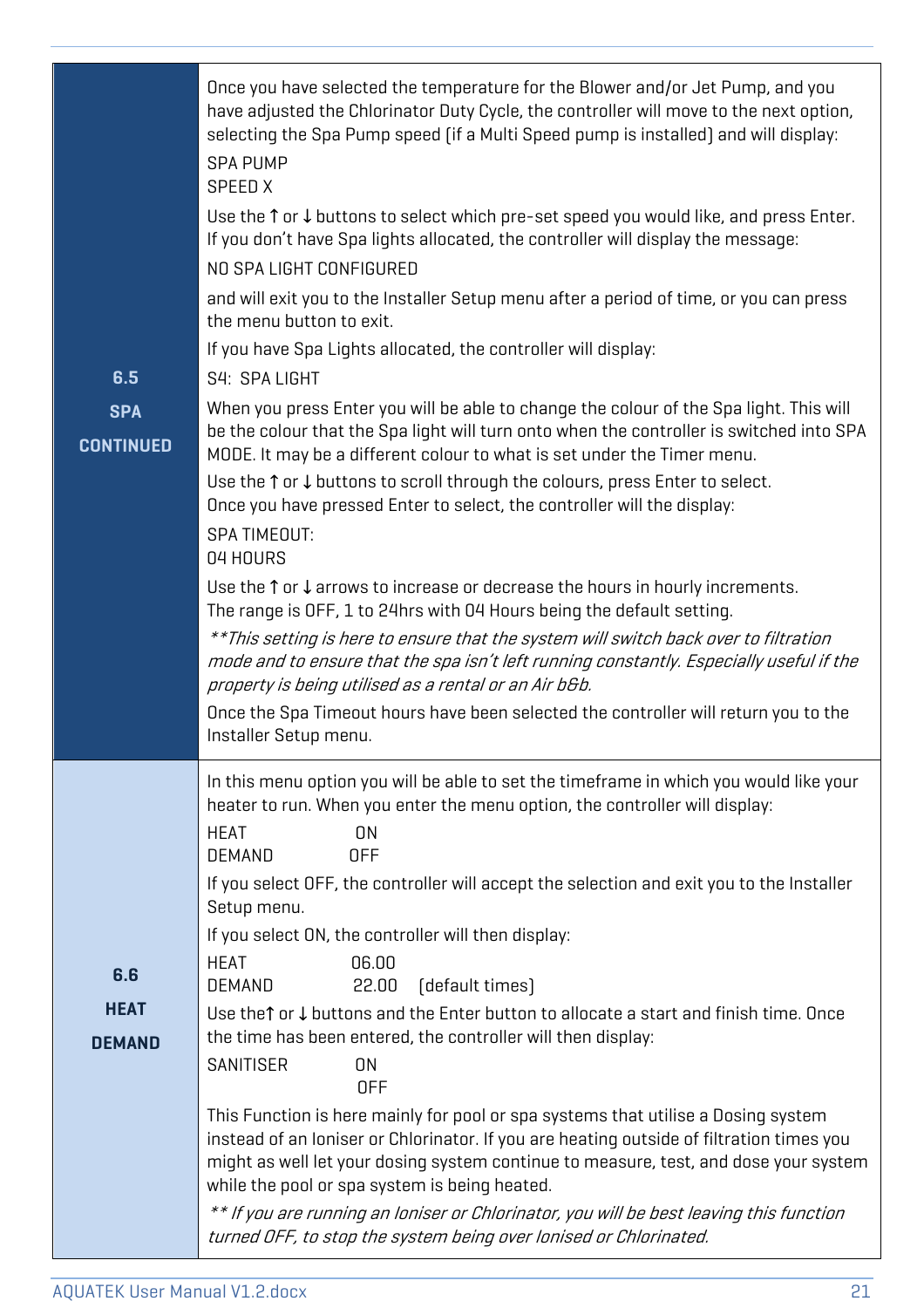|                            | Use the $\uparrow$ or $\downarrow$ arrows and press Enter to choose whether you would like sanitisation to<br>occur while heating is active. This function is here to allow sanisation to occur during<br>heat demand times that are outside of normal filtration times.                                                                                                                                                                                                                                                                                                                                              |  |  |  |  |
|----------------------------|-----------------------------------------------------------------------------------------------------------------------------------------------------------------------------------------------------------------------------------------------------------------------------------------------------------------------------------------------------------------------------------------------------------------------------------------------------------------------------------------------------------------------------------------------------------------------------------------------------------------------|--|--|--|--|
|                            | Once you have selected the option you would like, the controller will then display:                                                                                                                                                                                                                                                                                                                                                                                                                                                                                                                                   |  |  |  |  |
|                            | SOLAR<br><b>ON</b><br><b>PRIORITY</b><br><b>OFF</b>                                                                                                                                                                                                                                                                                                                                                                                                                                                                                                                                                                   |  |  |  |  |
| 6.6<br><b>HEAT</b>         | Note: By utilising Solar Priority, the system can be made to run more efficiently and<br>more cost effectively. By turning Solar Priority on and setting a minimum roof<br>temperature, the Aquatek will only utilise the heat pump or gas heater when the roof<br>temperature is below what the minimum roof temperature is set to.                                                                                                                                                                                                                                                                                  |  |  |  |  |
| <b>DEMAND</b>              | Use the $\uparrow$ or $\downarrow$ arrows and press Enter to select the option you would like.                                                                                                                                                                                                                                                                                                                                                                                                                                                                                                                        |  |  |  |  |
| <b>CONTINUED</b>           | If you select Yes, the controller will then display:                                                                                                                                                                                                                                                                                                                                                                                                                                                                                                                                                                  |  |  |  |  |
|                            | MIN ROOF<br><b>TEMPERATURE</b><br>40°C                                                                                                                                                                                                                                                                                                                                                                                                                                                                                                                                                                                |  |  |  |  |
|                            | Use the $\uparrow$ or $\downarrow$ buttons to adjust the minimum roof temperature up or down to the<br>point where you would like the Heat Pump or Gas Heating to shut off and the solar<br>heating to take over the heating of the pool.                                                                                                                                                                                                                                                                                                                                                                             |  |  |  |  |
|                            | Once you have selected the option you would like, the controller will exit you to the<br>Installer Setup menu.                                                                                                                                                                                                                                                                                                                                                                                                                                                                                                        |  |  |  |  |
|                            | When you enter this menu option, the controller will display:                                                                                                                                                                                                                                                                                                                                                                                                                                                                                                                                                         |  |  |  |  |
|                            | <b>PUMP</b><br>ON                                                                                                                                                                                                                                                                                                                                                                                                                                                                                                                                                                                                     |  |  |  |  |
|                            | CALL<br><b>OFF</b>                                                                                                                                                                                                                                                                                                                                                                                                                                                                                                                                                                                                    |  |  |  |  |
|                            | If you select OFF, the controller will return you to the Installer Setup menu.                                                                                                                                                                                                                                                                                                                                                                                                                                                                                                                                        |  |  |  |  |
|                            | If you select ON, the controller will display: (if a Multi Speed pump is installed)                                                                                                                                                                                                                                                                                                                                                                                                                                                                                                                                   |  |  |  |  |
|                            | <b>PUMP CALL</b><br>SPEED X                                                                                                                                                                                                                                                                                                                                                                                                                                                                                                                                                                                           |  |  |  |  |
| 6.7                        | Use the $\uparrow$ or $\downarrow$ buttons to select which pre-set speed you would like and press Enter.                                                                                                                                                                                                                                                                                                                                                                                                                                                                                                              |  |  |  |  |
| <b>PUMP</b><br><b>CALL</b> | More often than not, this menu option will be utilised in the case of a Heater telling<br>the controller that it is turning on, and the controller needs to turn the filtration pump<br>on. Not the controller telling the Heater to turn on.                                                                                                                                                                                                                                                                                                                                                                         |  |  |  |  |
|                            | <b>Note:</b> There may also be other situations where this function can be utilised. An<br>example of this would be if a pool has an overflow trough, wet edge, negative edge,<br>etc, where pool water needs to be pumped back into the main system.<br>This can be done by plugging a float level switch (purchased separately) into the<br>pump call port beneath the controller. When the float rises/drops to a set point, it will<br>turn the filtration pump on to start pumping water back into the pool/spa system.<br>There may be other situations where this feature can be utilised to turn the pump on. |  |  |  |  |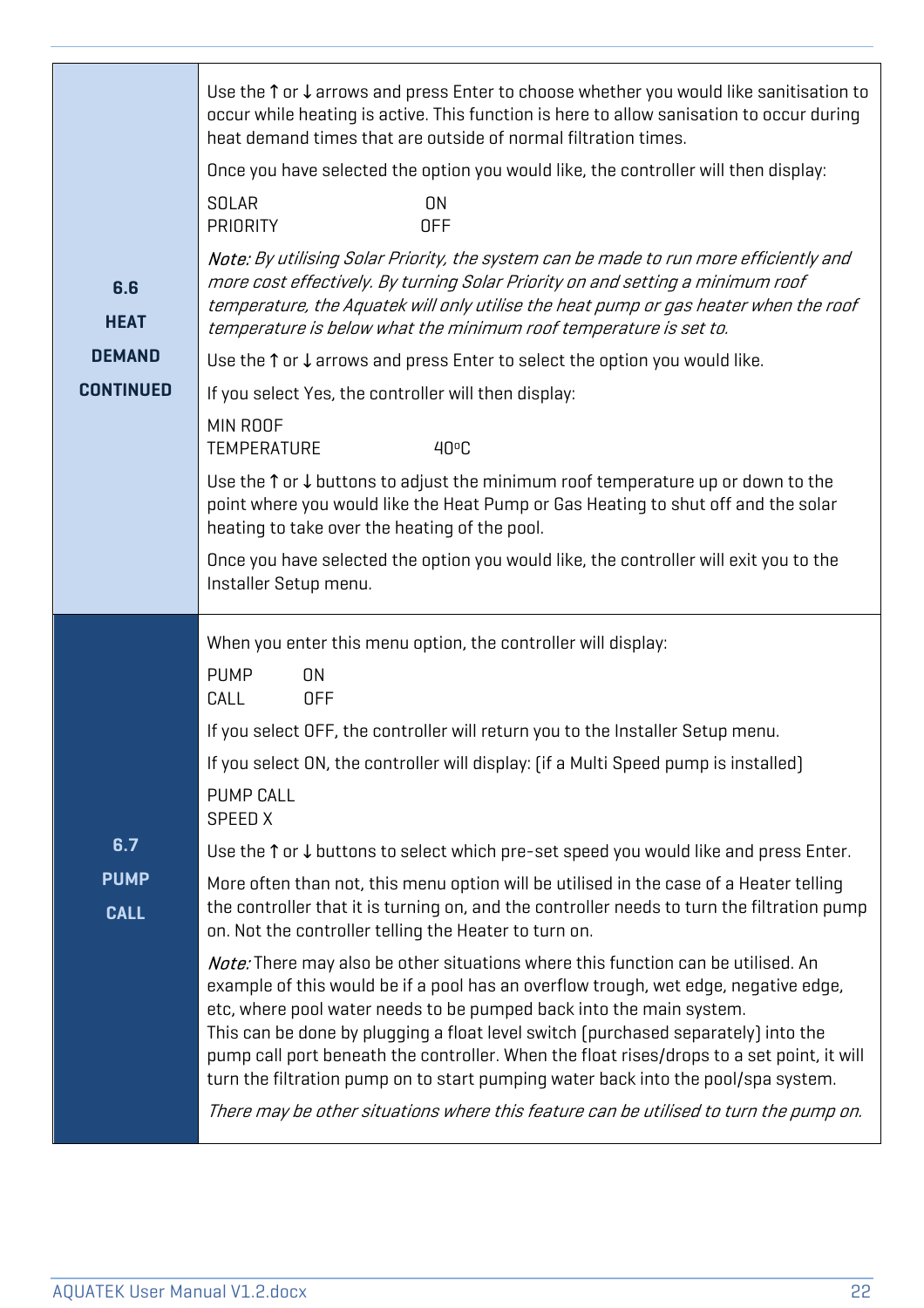|                                     | It is under this menu option that you will be able to set what type of water feature you<br>have installed. When you enter the Water Feature menu, the controller will display:<br><b>WATER FEATURE</b><br>1. NONE<br>The other options are:<br>2. PUMP |  |  |
|-------------------------------------|---------------------------------------------------------------------------------------------------------------------------------------------------------------------------------------------------------------------------------------------------------|--|--|
|                                     | 3. VALVE<br>Note: Options 2 and 3 will only appear if a socket or a valve has been allocated for a                                                                                                                                                      |  |  |
|                                     | Water Feature in 6.1, Appliances menu.                                                                                                                                                                                                                  |  |  |
|                                     | If neither have been allocated, then you will not be able to set a type in this menu                                                                                                                                                                    |  |  |
| 6.8                                 | option.<br>Use the $\uparrow$ or $\downarrow$ buttons to scroll through the options available and press Enter to                                                                                                                                        |  |  |
| <b>WATER</b>                        | accept the option you wish to set.                                                                                                                                                                                                                      |  |  |
| <b>FEATURE</b>                      | If you select 2. PUMP, the controller will accept the option and return you to the<br>Installer Setup menu.                                                                                                                                             |  |  |
|                                     | If you select 3. VALVE, the controller will then display:                                                                                                                                                                                               |  |  |
|                                     | <b>WATER FEATURE</b>                                                                                                                                                                                                                                    |  |  |
|                                     | SPEED 1<br>You are being asked to select a filter pump speed while the system is running the                                                                                                                                                            |  |  |
|                                     | Water Feature. (If multi speed filter pump is used)                                                                                                                                                                                                     |  |  |
|                                     | Use the $\uparrow$ or $\downarrow$ buttons to select which pre-set speed you would like, and press Enter.                                                                                                                                               |  |  |
|                                     | Once you have selected a pump speed, the controller will return you to the Installer<br>Setup menu.                                                                                                                                                     |  |  |
|                                     | In this menu option, you are able to decide which sensor port belongs to which sensor,                                                                                                                                                                  |  |  |
|                                     | Pool or Roof.                                                                                                                                                                                                                                           |  |  |
|                                     | When you enter the menu, the controller will display:                                                                                                                                                                                                   |  |  |
|                                     | <b>TEMPERATURE</b><br>SENSOR 1.                                                                                                                                                                                                                         |  |  |
|                                     | Use the ↑ or ↓ buttons to scroll between SENSOR 1. And SENSOR 2. Press Enter when<br>the sensor you want to change is displayed.                                                                                                                        |  |  |
|                                     | When you press Enter the controller will display:                                                                                                                                                                                                       |  |  |
|                                     | SENSOR 1 or 2 TYPE<br>NOT USED                                                                                                                                                                                                                          |  |  |
| 6.9                                 | Using the $\uparrow$ or $\downarrow$ buttons, you have the option of selecting, NOT USED, POOL, and ROOF.                                                                                                                                               |  |  |
| <b>TEMPERATURE</b><br><b>SENSOR</b> | Scroll up or down to select the option you want, and press Enter to accept.<br>Repeat to change the other Sensor type.<br>When you choose a Sensor to be a Pool Sensor the controller will display:                                                     |  |  |
|                                     | SENSOR 1 or 2 OFFSET<br>0.0                                                                                                                                                                                                                             |  |  |
|                                     | This option allows you to adjust the offset temperature of the pool sensor in a range<br>of -5.0° to 5.0°, in .5° increments. Default is 0.0°.                                                                                                          |  |  |
|                                     | Note: The controller will not allow both the sensor types to be the same.                                                                                                                                                                               |  |  |
|                                     | If you chose SENSOR 1. To be a Pool Sensor, then you will only be allowed to select                                                                                                                                                                     |  |  |
|                                     | between Roof, and Not Used for SENSOR 2.<br>If you wish to swap the sensor types around, you will need to change one of the                                                                                                                             |  |  |
|                                     | sensors to Not Used. Then you will be able to change the alternate sensor to what you<br>want it to be.                                                                                                                                                 |  |  |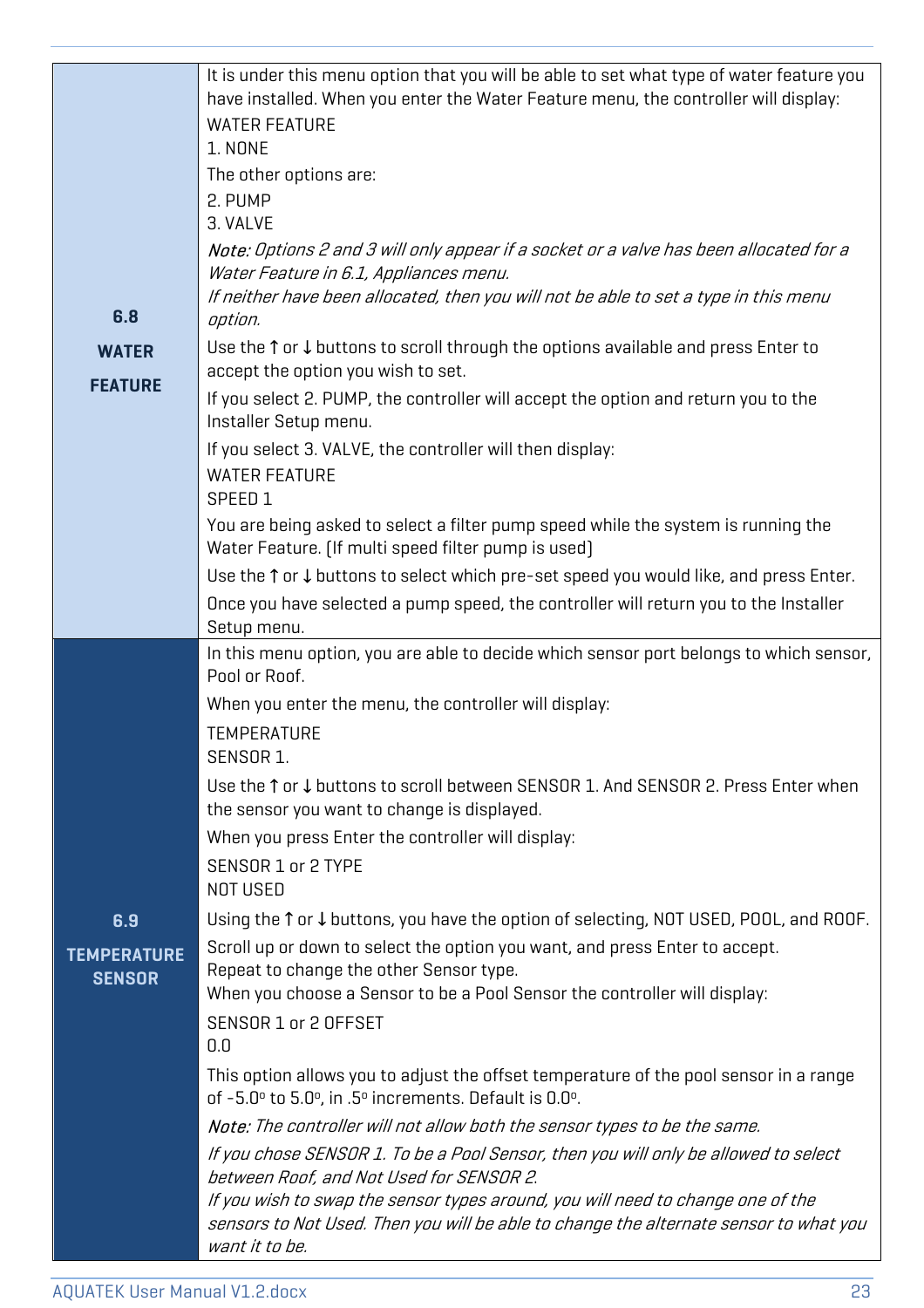|                  | <u>Initial Installation.</u>                                                                                                                                                                            |  |  |  |  |
|------------------|---------------------------------------------------------------------------------------------------------------------------------------------------------------------------------------------------------|--|--|--|--|
|                  | When you initially install the Master Controller with either 1 or 2 Expansion Units, DO<br><u>NOT TURN THE POWER ON TO ALL 3 UNITS AT ONCE</u> .                                                        |  |  |  |  |
|                  | Once the Master Controller has started, turn the power on for the Expansion Unit that<br>will be allocated as Unit 1.                                                                                   |  |  |  |  |
|                  | Allow a period of about 20 seconds to pass before you turn the power on for the<br>Expansion Unit that will be allocated as Unit 2.                                                                     |  |  |  |  |
|                  | In the first 2 minutes after startup, the Master Controller will scan to see if any<br>Expansion Units are connected and will automatically assign them.                                                |  |  |  |  |
|                  | Note 1: If you don't leave a time period between turning the Expansion Units on, you<br>may end up with Expansion Unit 2 being assigned as Unit 1.                                                      |  |  |  |  |
|                  | Note 2: If you don't have a second Expansion Unit the time frame doesn't matter.                                                                                                                        |  |  |  |  |
|                  | You will still need to enter 6.10 Expansion Unit menu function in order to increase the<br>amount of Expansion Units that can have Appliances allocated to it.                                          |  |  |  |  |
|                  | The process is described below.                                                                                                                                                                         |  |  |  |  |
|                  | <b>Secondary Installation.</b>                                                                                                                                                                          |  |  |  |  |
|                  | If at a later stage you add an Expansion Unit, (whether first or second) you need to<br>ensure that the signal cable is connected (as per diagram on page 4). Once the signal                           |  |  |  |  |
|                  | cable is connected, plug the Expansion Unit into a power point and turn it on.                                                                                                                          |  |  |  |  |
|                  | The Master Controller will detect that the Expansion Unit is there and assign it to                                                                                                                     |  |  |  |  |
| 6.10             | either EXP:1 (if first unit) or EXP:2 (if second unit) and will be displayed as below.                                                                                                                  |  |  |  |  |
| <b>EXPANSION</b> | Enter 6.10 Expansion Unit menu function to increase the amount of Expansion Units<br>that can have Appliances allocated to it. The process is detailed below.                                           |  |  |  |  |
| <b>UNIT</b>      | When you first enter this menu option the controller will display whether any<br>expansion units are configured and which version if so. For example:                                                   |  |  |  |  |
|                  | EXP:1<br>1.00B1<br>EXP:2<br><b>NONE</b>                                                                                                                                                                 |  |  |  |  |
|                  | Note: A blinking dot in the top right-hand corner of the screen, indicates that auto-<br>configuration is in progress.                                                                                  |  |  |  |  |
|                  | Pressing the Enter button will move you into the next option which is to choose how<br>many expansion boxes can have Appliances allocated to it. This is displayed as:                                  |  |  |  |  |
|                  | NUMBER EXP<br>UNITS 0                                                                                                                                                                                   |  |  |  |  |
|                  | Use the $\uparrow$ or $\downarrow$ buttons to change the number of Expansion Units required: 0, 1, or 2.<br>Once the amount you require is displayed, press Enter to accept.                            |  |  |  |  |
|                  | If none [0] is selected, the controller will return you to the Installer Setup menu and<br>you will be unable to allocate any Appliances beyond Sockets 1 & 2.                                          |  |  |  |  |
|                  | If 1 or 2 is selected, the controller will display a message to reset all addresses:                                                                                                                    |  |  |  |  |
|                  | RESET ALL<br><b>ADDRESSES</b><br>N <sub>0</sub>                                                                                                                                                         |  |  |  |  |
|                  | If you DON'T want to reset the Expansion Unit address, press Enter and the controller<br>will return you to the Installer Setup menu.                                                                   |  |  |  |  |
|                  | Note: You will only need to reset the Expansion Unit address if you want to change<br>Units 1 and 2 around or if an Expansion Unit is being added to a system after being<br>installed at another site. |  |  |  |  |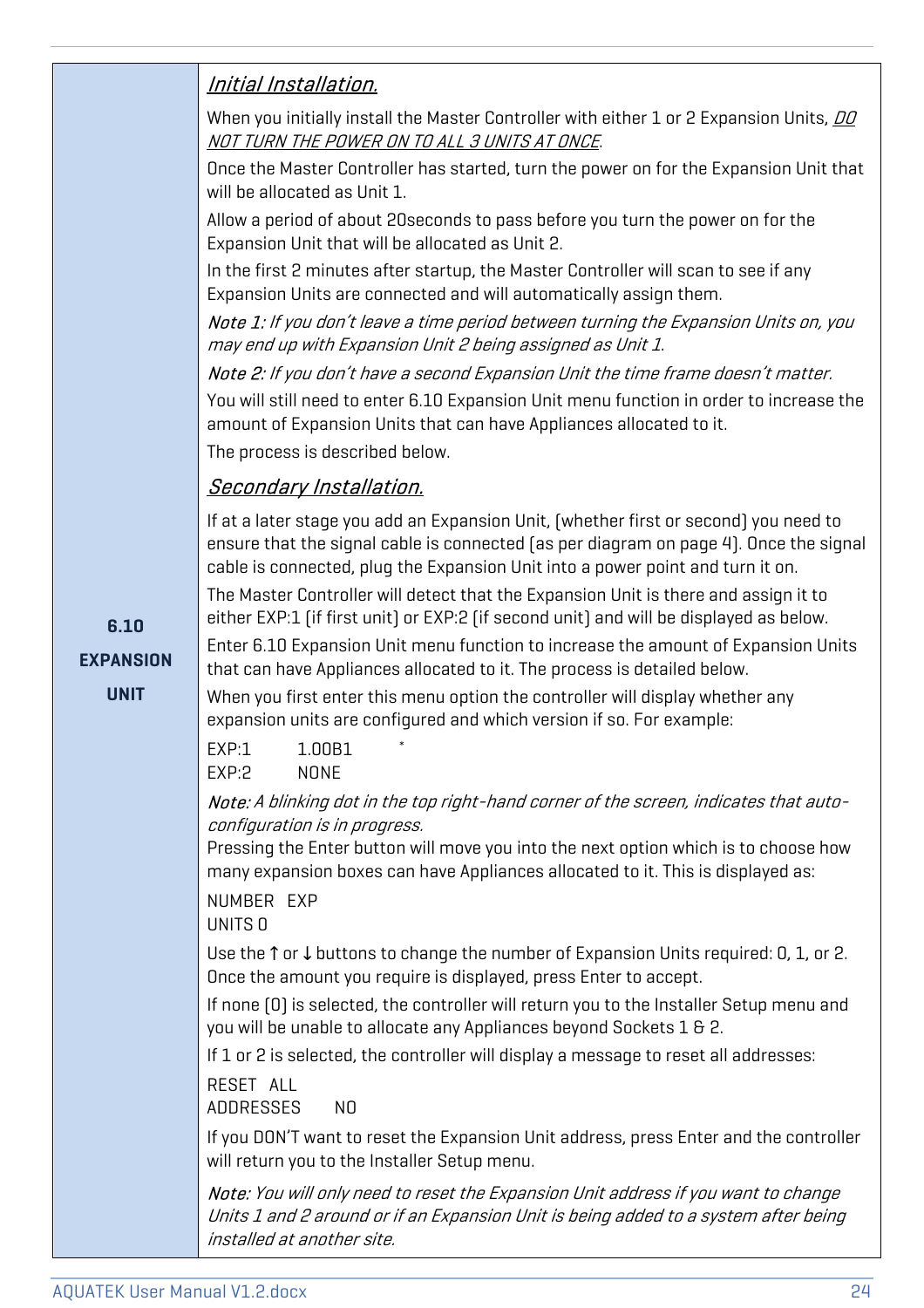|                           | If you DO want to reset the Expansion Unit address, use the ↑ or ↓ buttons to change<br>the NO to a YES, press the Enter button. If you press the Enter button the controller<br>will display:<br>EXP UNITS<br>RESET ADDRESSES  |  |  |  |
|---------------------------|---------------------------------------------------------------------------------------------------------------------------------------------------------------------------------------------------------------------------------|--|--|--|
| 6.10                      | Before then displaying                                                                                                                                                                                                          |  |  |  |
| <b>EXPANSION</b>          | EXP UNITS<br><b>RESET DONE!</b>                                                                                                                                                                                                 |  |  |  |
| <b>UNIT</b>               | Press Enter and the Following will be displayed:                                                                                                                                                                                |  |  |  |
| <b>CONTINUED</b>          | <b>SCAN FOR EXP</b><br>UNITS NOW?<br>NO                                                                                                                                                                                         |  |  |  |
|                           | Use the $\uparrow$ or $\downarrow$ buttons to change the NO to a YES, press the Enter button to scan for<br>Expansion Units. You will only need to scan for Expansion Units if you have Reset the<br>Expansion Units addresses. |  |  |  |
|                           | If you select NO the controller will return you to the Installer Setup Menu.                                                                                                                                                    |  |  |  |
|                           | When you first set up the controller, it is in this this menu option, that you are able to<br>set the time. When you enter this menu option the controller will display:<br><b>AUTO SET</b><br>TIME?<br><b>YES</b>              |  |  |  |
|                           | Use the ↑ or ↓ buttons to alternate between YES or NO. Press Enter to accept.                                                                                                                                                   |  |  |  |
|                           | If you select Yes, the controller will ask for your location and display:                                                                                                                                                       |  |  |  |
|                           | LOCATION<br>ACT                                                                                                                                                                                                                 |  |  |  |
|                           | Use the $\uparrow$ or $\downarrow$ buttons to scroll through the options available and press Enter to<br>accept the option you wish to set. The controller will then display:<br><b>AUTO ADJUST</b><br><b>DST</b><br><b>YES</b> |  |  |  |
|                           | The controller is asking if you would like its time clock to be automatically adjusted at<br>Day Light Savings time.                                                                                                            |  |  |  |
| 6.11                      | Use the ↑ or ↓ buttons to alternate between YES or NO. Press Enter to accept.                                                                                                                                                   |  |  |  |
| <b>SET</b><br><b>TIME</b> | Once you have pressed Enter to select either option, the controller will return you to<br>the Installer Setup menu.                                                                                                             |  |  |  |
|                           | Once the time is set, the controller will automatically update from internet time when<br>the controller connects to Wifi.                                                                                                      |  |  |  |
|                           | If you selected NO at the AUTO SET option, you will then be able to set the time<br>manually.                                                                                                                                   |  |  |  |
|                           | When you enter this menu, the controller will display:                                                                                                                                                                          |  |  |  |
|                           | <b>SET TIME</b><br>XX.XX                                                                                                                                                                                                        |  |  |  |
|                           | Use the $\uparrow$ or $\downarrow$ buttons to scroll through the hours and press Enter when correct hour<br>time is displayed.                                                                                                  |  |  |  |
|                           | Once you press Enter, you will then be able to adjust the minutes as above.                                                                                                                                                     |  |  |  |
|                           | When you press Enter to accept the minutes, the controller will return you to the<br>Installer Setup menu.                                                                                                                      |  |  |  |
|                           | Note: Controller time is set in 24hr time, 6pm is 18.00.                                                                                                                                                                        |  |  |  |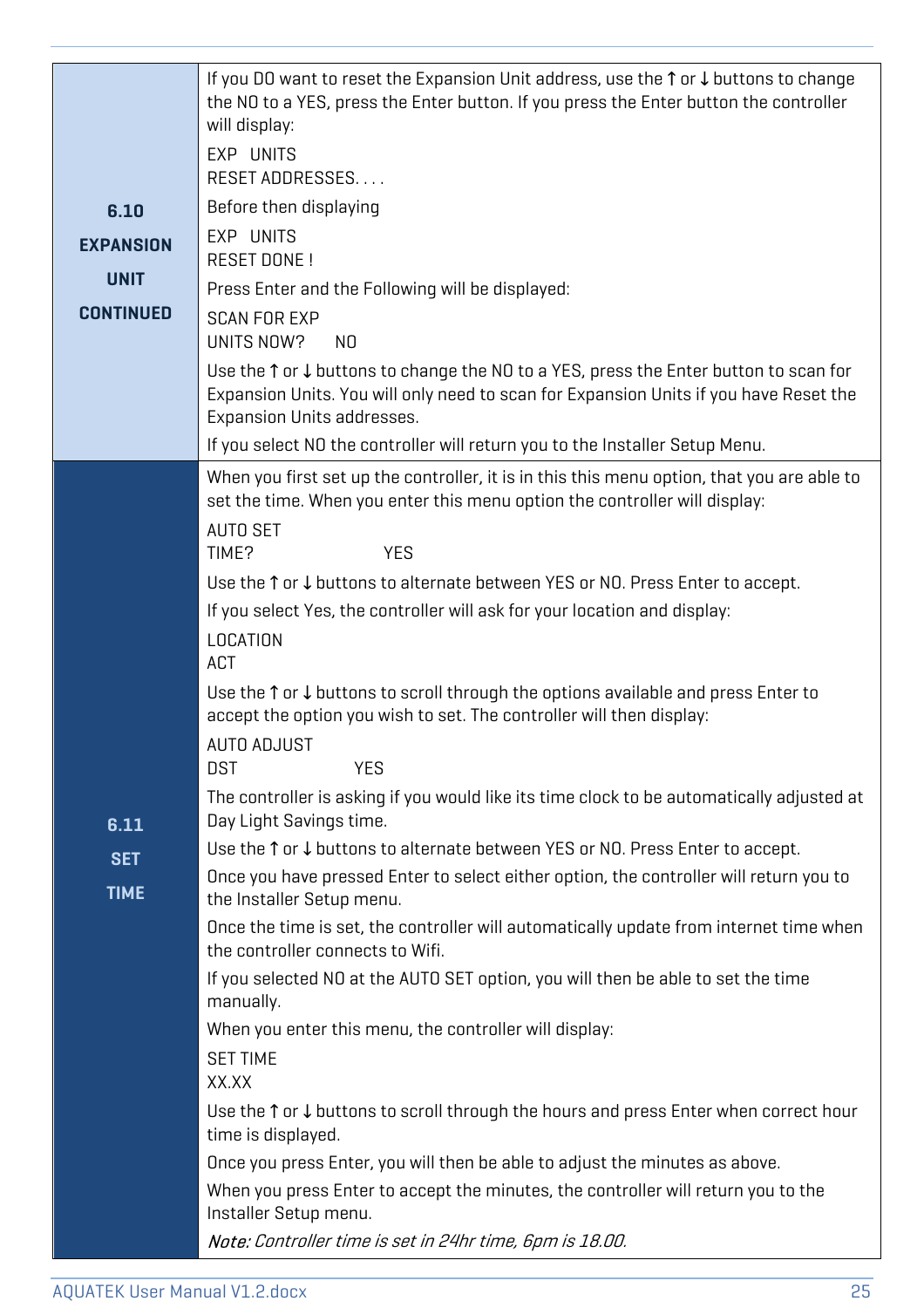|                                      | and setup to run on 2.4Ghz.                                                                                                                         |                                                                                                                                                                                                                                                                    |                            | Make sure that the Wifi network that the Aquatek will be connected to is turned on         |  |
|--------------------------------------|-----------------------------------------------------------------------------------------------------------------------------------------------------|--------------------------------------------------------------------------------------------------------------------------------------------------------------------------------------------------------------------------------------------------------------------|----------------------------|--------------------------------------------------------------------------------------------|--|
|                                      | This menu option is used for setting up the WIFI connection to the controller.<br>When you enter the menu option, the controller will display:      |                                                                                                                                                                                                                                                                    |                            |                                                                                            |  |
|                                      | <b>WIFI</b><br>ON<br><b>OFF</b>                                                                                                                     |                                                                                                                                                                                                                                                                    |                            |                                                                                            |  |
|                                      | you to the Installer Setup menu.                                                                                                                    |                                                                                                                                                                                                                                                                    |                            | If you select OFF, the controller will disable the use of the WIFI connectivity and return |  |
|                                      | If you select ON, the controller will display:                                                                                                      |                                                                                                                                                                                                                                                                    |                            |                                                                                            |  |
|                                      | WIFI NETWORK<br>"NETWORK NAME"<br>XX%                                                                                                               |                                                                                                                                                                                                                                                                    |                            |                                                                                            |  |
|                                      | The controller is displaying which Wifi network it is connected to and the percentage<br>of reception that the controller is receiving.             |                                                                                                                                                                                                                                                                    |                            |                                                                                            |  |
|                                      |                                                                                                                                                     | Note: The controller will display the network that it is picking up the strongest signal<br>from. This may not necessarily be the network required. If the controller is displaying<br>the incorrect network, then proceed to the next step [Search Wifi Network]. |                            |                                                                                            |  |
|                                      | If the controller is not receiving reception from a modem, then no network name will<br>be displayed.                                               |                                                                                                                                                                                                                                                                    |                            |                                                                                            |  |
|                                      | Press the Enter button and the controller will display:                                                                                             |                                                                                                                                                                                                                                                                    |                            |                                                                                            |  |
| 6.12                                 | <b>SEARCH WIFI</b><br><b>YES</b><br>NETWORK<br>N <sub>0</sub>                                                                                       |                                                                                                                                                                                                                                                                    |                            |                                                                                            |  |
| <b>WIFI</b>                          | Use the ↑ or ↓ buttons to alternate between YES or NO. Press Enter to accept.                                                                       |                                                                                                                                                                                                                                                                    |                            |                                                                                            |  |
|                                      | If the controller IS displaying the correct Wifi network, select NO and the controller will<br>move you onto the next option - Reset Wifi Settings. |                                                                                                                                                                                                                                                                    |                            |                                                                                            |  |
|                                      | If the controller IS NOT displaying the correct network, select YES and the controller<br>will display:                                             |                                                                                                                                                                                                                                                                    |                            |                                                                                            |  |
| <b>SEARCHING FOR</b><br>WIFI NETWORK |                                                                                                                                                     |                                                                                                                                                                                                                                                                    |                            |                                                                                            |  |
|                                      | The available networks will be listed in order of strongest signal strength to the<br>weakest and are displayed as: [for example]                   |                                                                                                                                                                                                                                                                    |                            |                                                                                            |  |
|                                      | "NETWORK NAME"<br>-30dBm WPA/2                                                                                                                      | 0R                                                                                                                                                                                                                                                                 | "NETWORK NAME"<br>$-54dBm$ | <b>WPA</b>                                                                                 |  |
|                                      | The first line shows the network name, the second line shows the Wifi signal strength in<br>dBm and the Wifi network security type.                 |                                                                                                                                                                                                                                                                    |                            |                                                                                            |  |
|                                      | Wifi signal strength ranges from -30dBm (being the strongest) to -100dBm (being the<br>weakest).                                                    |                                                                                                                                                                                                                                                                    |                            |                                                                                            |  |
|                                      | The network security types that the Aquatek control system will support are listed<br>below:                                                        |                                                                                                                                                                                                                                                                    |                            |                                                                                            |  |
|                                      | Type                                                                                                                                                | Remarks                                                                                                                                                                                                                                                            | Type                       | Remarks                                                                                    |  |
|                                      | <b>OPEN</b>                                                                                                                                         |                                                                                                                                                                                                                                                                    | WPA2                       | <b>WPA2 PSK</b>                                                                            |  |
|                                      | WEP                                                                                                                                                 |                                                                                                                                                                                                                                                                    | WPA/2                      | WPA & WPA2 PSK                                                                             |  |
|                                      | <b>WPA</b>                                                                                                                                          | <b>WPA PSK</b>                                                                                                                                                                                                                                                     | WPA2E                      | <b>WPA2 Enterprise</b>                                                                     |  |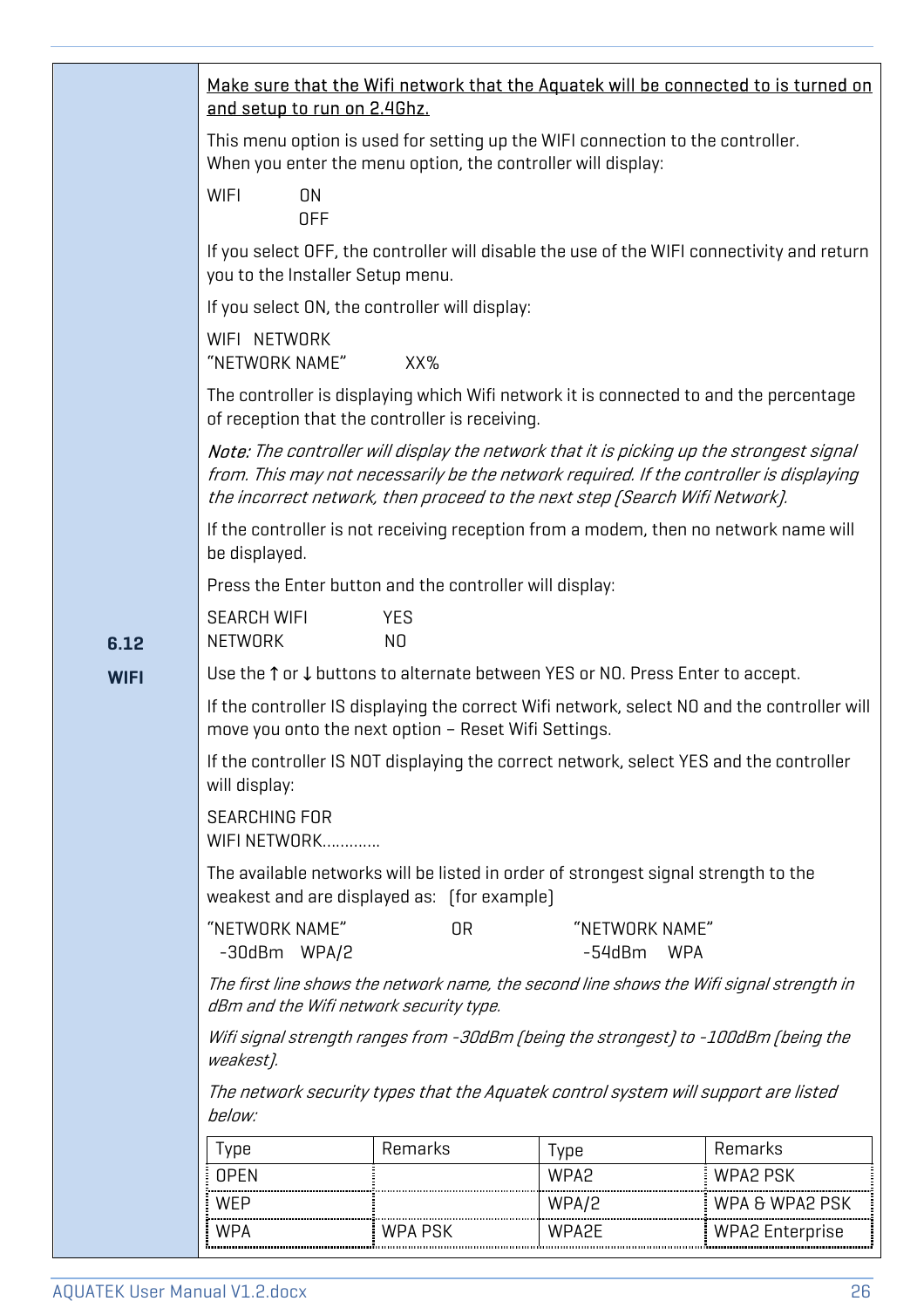Wait for a few seconds, then use the ↑ or ↓ buttons to scroll through the available networks, press Enter to select the network you want to connect to.

The controller will then ask you for the password for the network connection, displayed as:

ENTER PASSWORD **a** and a set of the set of the set of the set of the set of the set of the set of the set of the set of the set of the set of the set of the set of the set of the set of the set of the set of the set of the

a

The controller will alternate the first line between displaying Enter Password and showing the Wifi Network Name that you are trying to connect to.

Use the Spa and the ↑ or ↓ buttons to scroll through the available characters to enter your passcode. You can use the Back button to return to a character that isn't correct.

\*\*The last character on the top line is indicating what type of character is being inputted. In the case of the above display, you would be entering a lower-case alphabet character. Use the SPA button to change the Input Type to what is required as you enter the passcode.

| Displayed | Input Type          |
|-----------|---------------------|
|           | Lower Case Alphabet |
|           | Upper Case Alphabet |
|           | Numeric             |
|           | Symbols             |

\*\* The controller will not support the follow Symbols:

~ Tilde, will display -> instead

**6.12**  \, Backslash, will display ¥ instead.

**WIFI** 

**CONTINUED**  Once you have entered the passcode, press Enter and the controller will display:

CONNECTING TO "NETWORK NAME"

The blinking dot in the top right corner of the screen is an indication that connection is in progress.

If the password is incorrect the controller will display:

WIFI PASSWORD INCORRECT

You will need to enter the password in again correctly. If connection is successful the controller will display:

CONNECTED TO "NETWORK NAME" π

The small downward facing arrow indicates that the controller is connected to the Wifi and is positioned above the Wifi wording on the face label.

Once the controller is connected, the controller will then display:

RESET WIFI YES SETTINGS NO

IF the controller is connected to the correct network, there is no need to Reset Wifi Settings, select NO and the controller will move you onto the next option.

If you need to Reset Wifi Settings (eg changed your Wifi network or provider) then you will need to select YES. The controller will reset any existing Wifi settings, including network password.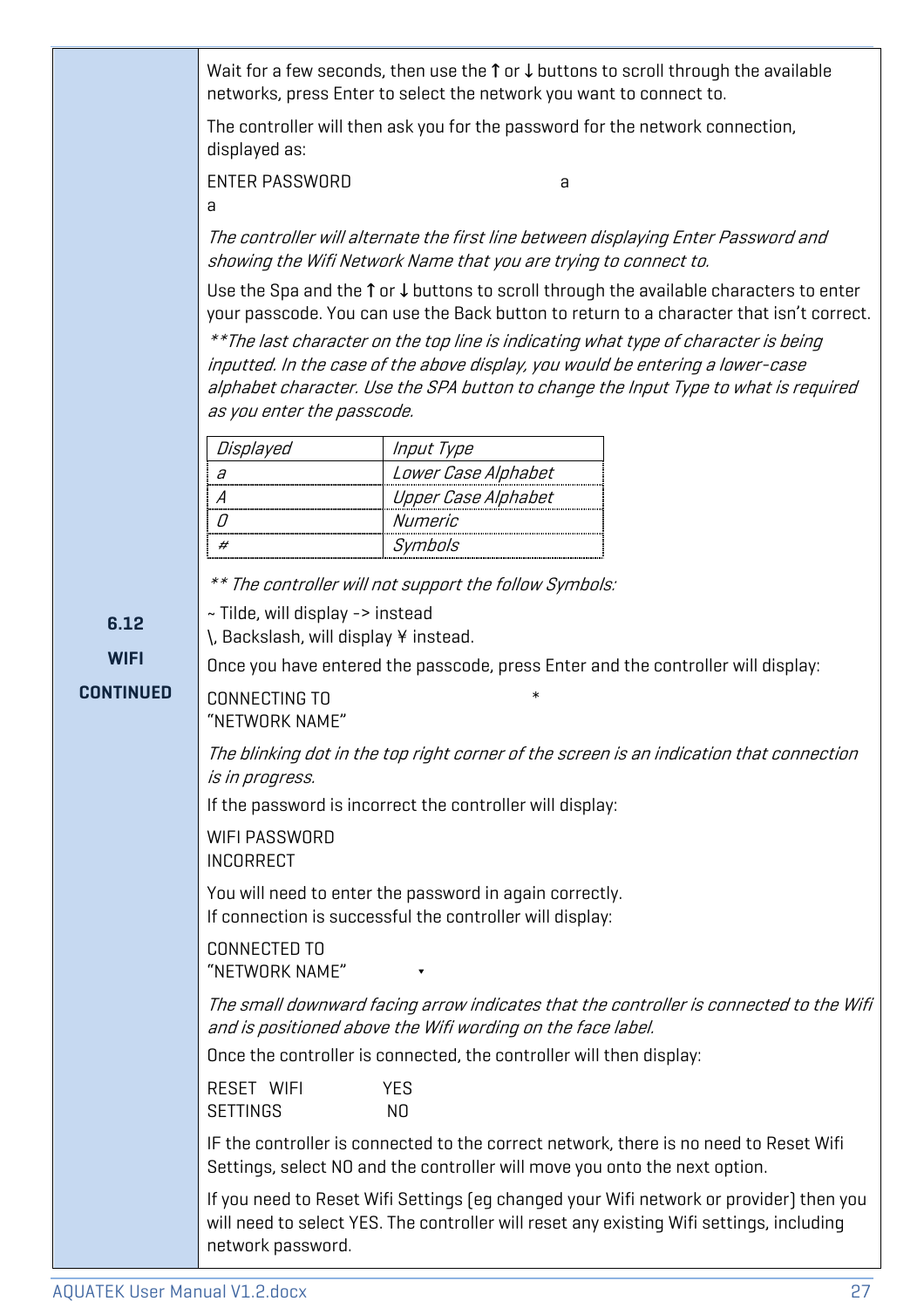|                                                                                                                                                                                                      | When yes is selected the controller will display:                                                                                                                         |  |  |  |
|------------------------------------------------------------------------------------------------------------------------------------------------------------------------------------------------------|---------------------------------------------------------------------------------------------------------------------------------------------------------------------------|--|--|--|
|                                                                                                                                                                                                      | WIFI SETTINGS                                                                                                                                                             |  |  |  |
|                                                                                                                                                                                                      | <b>RESET</b><br>0K                                                                                                                                                        |  |  |  |
|                                                                                                                                                                                                      | Select Enter and the controller will then display:                                                                                                                        |  |  |  |
|                                                                                                                                                                                                      | <b>RESTART</b><br><b>YES</b>                                                                                                                                              |  |  |  |
|                                                                                                                                                                                                      | CONTROLLER<br>N <sub>O</sub>                                                                                                                                              |  |  |  |
|                                                                                                                                                                                                      | If you select No, the controller will return you to the Installer menu.                                                                                                   |  |  |  |
|                                                                                                                                                                                                      | If you select Yes, the controller will display:                                                                                                                           |  |  |  |
|                                                                                                                                                                                                      | CONTROLLER                                                                                                                                                                |  |  |  |
|                                                                                                                                                                                                      | <b>RESTARTING</b>                                                                                                                                                         |  |  |  |
|                                                                                                                                                                                                      | The controller will restart and go into Wifi configuration mode after the reboot, the                                                                                     |  |  |  |
| 6.12                                                                                                                                                                                                 | Wifi arrow will blink.                                                                                                                                                    |  |  |  |
| <b>WIFI</b>                                                                                                                                                                                          | Note: Restarting the controller is a good option if your controller wasn't able to detect                                                                                 |  |  |  |
| <b>CONTINUED</b>                                                                                                                                                                                     | a Wifi network. Restarting the controller will enable the controller to detect Wifi<br>networks in the surrounding area.                                                  |  |  |  |
|                                                                                                                                                                                                      | Situations where you may want to restart the controller is if the controller has lost                                                                                     |  |  |  |
|                                                                                                                                                                                                      | complete connection [controller not displaying Wifi network name] with the Wifi                                                                                           |  |  |  |
|                                                                                                                                                                                                      | network, was unable to detect a Wifi network to start with, if you have changed the<br>Wifi network name or changed providers, if you have Reset the Wifi Settings, or if |  |  |  |
|                                                                                                                                                                                                      | during the process of setting up the Wifi connection the Wifi indicator has stopped                                                                                       |  |  |  |
|                                                                                                                                                                                                      | blinking.                                                                                                                                                                 |  |  |  |
|                                                                                                                                                                                                      | If the Aquatek won't connect to Wifi or connection is un-reliable, there may be an                                                                                        |  |  |  |
|                                                                                                                                                                                                      | issue with reception from the modem. It might be necessary to installed a Wifi range<br>extender at the controllers mounted location.                                     |  |  |  |
|                                                                                                                                                                                                      | If the Aquatek is mounted in a bunker below ground level or inside a shed, there may                                                                                      |  |  |  |
|                                                                                                                                                                                                      | also be reception issues. The controller may need to be optioned with either a                                                                                            |  |  |  |
|                                                                                                                                                                                                      | 1M (KITO7) or 3M (KITO8) antenna extension kit (available separately).                                                                                                    |  |  |  |
|                                                                                                                                                                                                      | When you enter this function, the controller will display:                                                                                                                |  |  |  |
|                                                                                                                                                                                                      | <b>RESET</b><br><b>YES</b>                                                                                                                                                |  |  |  |
| 6.14                                                                                                                                                                                                 | PASSCODENO                                                                                                                                                                |  |  |  |
| <b>RESET</b>                                                                                                                                                                                         | If you select NO, the controller will return you to the Installer Setup menu.                                                                                             |  |  |  |
| <b>PASSWORD</b>                                                                                                                                                                                      | If you select YES, the controller will reset the password to the factory default and<br>unlock the Device Passcode.                                                       |  |  |  |
|                                                                                                                                                                                                      |                                                                                                                                                                           |  |  |  |
|                                                                                                                                                                                                      | The controller will automatically return you to the Installer Setup menu.<br>If you wish to re-set the controller and start over again (thereby losing your settings),    |  |  |  |
|                                                                                                                                                                                                      | it is done in this menu option.                                                                                                                                           |  |  |  |
|                                                                                                                                                                                                      | When you enter this menu option, the controller will display:                                                                                                             |  |  |  |
|                                                                                                                                                                                                      | <b>RETURN FACTORY</b>                                                                                                                                                     |  |  |  |
| 6.15                                                                                                                                                                                                 | <b>SETTINGS</b><br>N <sub>0</sub>                                                                                                                                         |  |  |  |
| <b>FACTORY</b>                                                                                                                                                                                       | If you DON'T want to reset the controller, press Enter and the controller will return you                                                                                 |  |  |  |
| to the Installer Setup menu.                                                                                                                                                                         |                                                                                                                                                                           |  |  |  |
| If you DO want to reset the controller, use the $\uparrow$ or $\downarrow$ buttons to change the NO to a<br>YES, press the Enter button and the controller will reset itself to factory settings and |                                                                                                                                                                           |  |  |  |
|                                                                                                                                                                                                      | return you to the Installer Setup menu.                                                                                                                                   |  |  |  |
| 6.16                                                                                                                                                                                                 | All Firmware and controller unique codes are displayed here.                                                                                                              |  |  |  |
| <b>ABOUT</b>                                                                                                                                                                                         | The APP CODE: can be typed into the app if no QR code is available.                                                                                                       |  |  |  |
|                                                                                                                                                                                                      |                                                                                                                                                                           |  |  |  |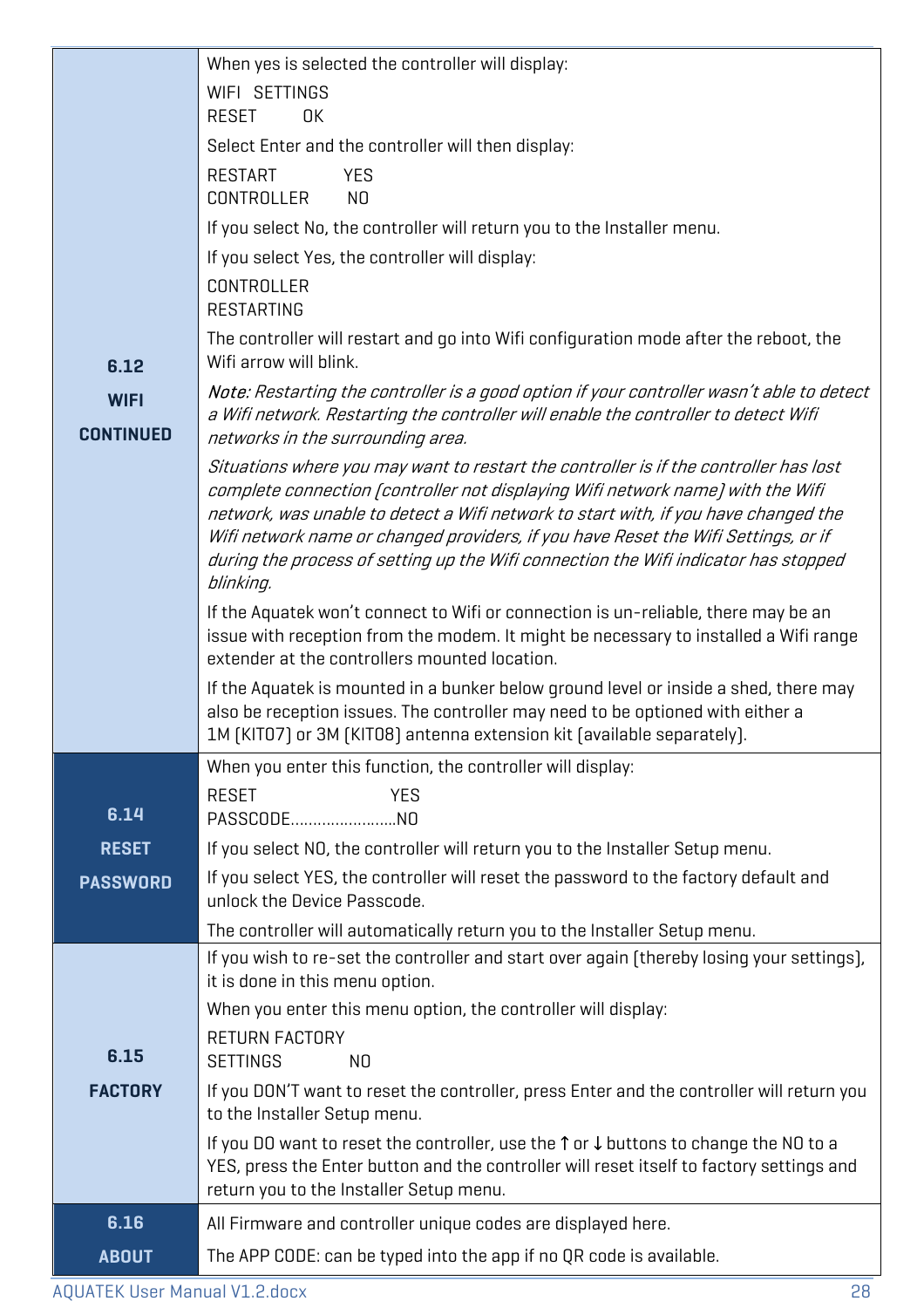| <b>NOTES:</b> | 1. If any of the menu items are left unattended for 3 minutes the menu will time out<br>and automatically save all settings and return to automatic operation.<br>If a fault is detected the controller will display what the fault is.<br>2.<br>Should power be interrupted for any reason, the controller will resume normal<br>З.<br>operation when power is restored. All information will have been kept for up to 10<br>days.<br>4. If the controller has stopped the pump and is displaying a higher temperature<br>than expected it may be caused by a pump which is failing to prime. Check the<br>pump and if necessary, prime the pump as per the pump manufacturers'<br>instructions. Then reset the controller by turning it off/on.<br>Maximum combined rated output load for the 240V socket(s) is 9.9Amps / 2370<br>5.<br>Watts or 14.9Amps / 3570Watts as described on the unit.<br>Degree of protection against moisture: IP33.<br>6.<br>Store pool chemicals safely, at least 3 metres away from all pool equipment.<br>7.<br>If the Aquatek won't connect to Wifi or connection is un-reliable, there may be<br>8.<br>an issue with reception from the modem. It might be necessary to installed a<br>Wifi range extender at the controllers mounted location.<br>If the Aquatek is mounted in a bunker below ground level or inside a shed, it would<br>9.<br>be advisable to attach an antennae extension. These are available to be purchased<br>separately in 1M or 3M lengths.<br>10. Always check with heater manufacturer for correct interlocking procedure. |
|---------------|------------------------------------------------------------------------------------------------------------------------------------------------------------------------------------------------------------------------------------------------------------------------------------------------------------------------------------------------------------------------------------------------------------------------------------------------------------------------------------------------------------------------------------------------------------------------------------------------------------------------------------------------------------------------------------------------------------------------------------------------------------------------------------------------------------------------------------------------------------------------------------------------------------------------------------------------------------------------------------------------------------------------------------------------------------------------------------------------------------------------------------------------------------------------------------------------------------------------------------------------------------------------------------------------------------------------------------------------------------------------------------------------------------------------------------------------------------------------------------------------------------------------------------------------------------------------------------------|
| <b>EXTRA</b>  |                                                                                                                                                                                                                                                                                                                                                                                                                                                                                                                                                                                                                                                                                                                                                                                                                                                                                                                                                                                                                                                                                                                                                                                                                                                                                                                                                                                                                                                                                                                                                                                          |